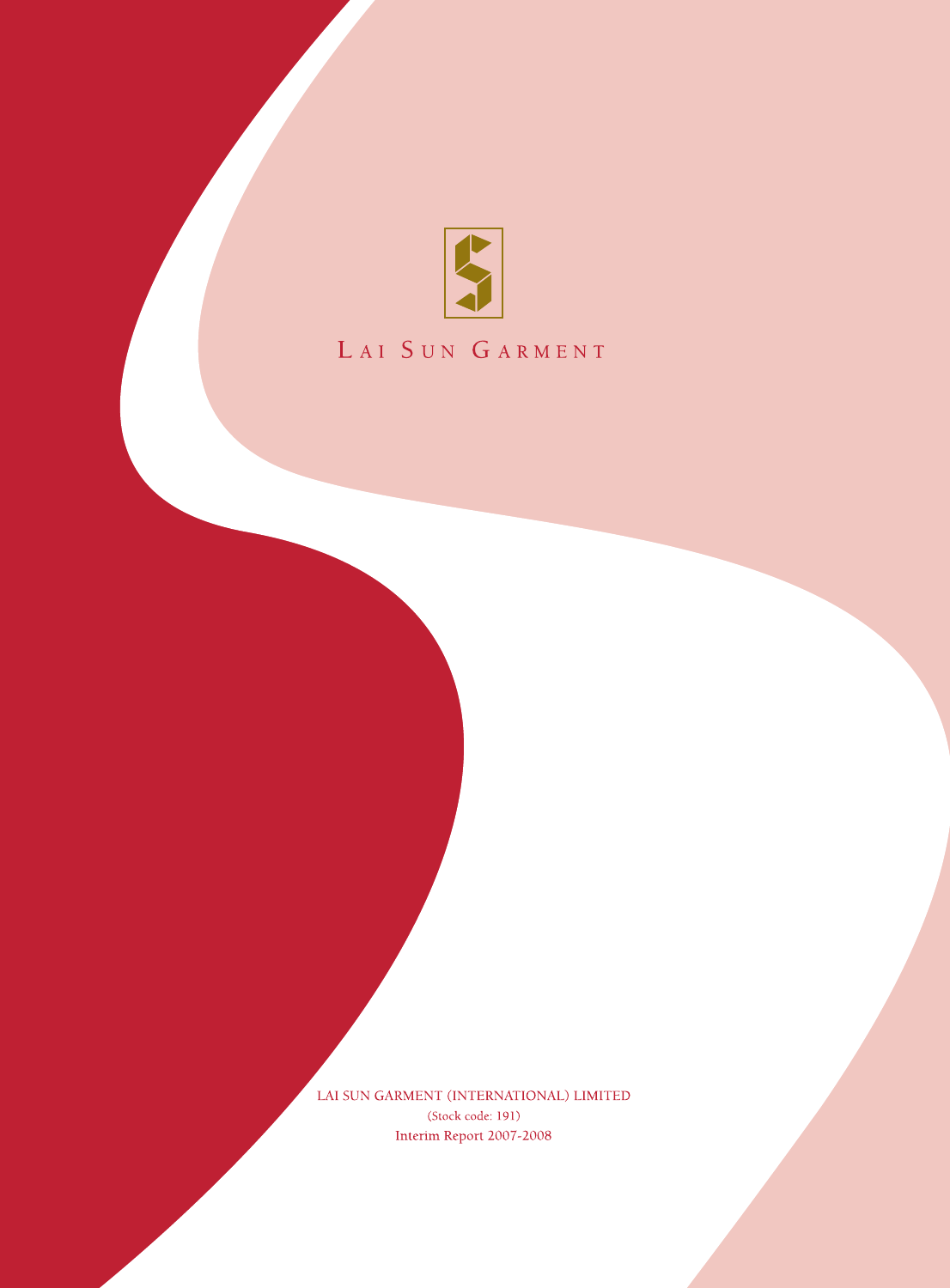### **CORPORATE INFORMATION**

# **Place of Incorporation**

Hong Kong

# **Board of Directors**

Lam Kin Ming (Chairman) Lam Kin Ngok, Peter (Deputy Chairman) Shiu Kai Wah Lam Kin Hong, Matthew Tam Kin Man, Kraven Lam Hau Yin, Lester (also alternate director to Madam U Po Chu) Leung Churk Yin, Jeanny U Po Chu Chiu Wai Lai Yuen Fong Lam Wai Kei, Vicky (alternate director to Madam Lai Yuen Fong) Wan Yee Hwa, Edward\* Leung Shu Yin, William\* Chow Bing Chiu\*

Independent non-executive Directors

# **Company Secretary**

Yeung Kam Hoi

#### **Qualified Accountant**

Alan K. L. Tse

#### **Lai Sun Garment (International) Limited**

11/F Lai Sun Commercial Centre 680 Cheung Sha Wan Road Kowloon, Hong Kong **Tel** (852) 2741 0391 **Fax** (852) 2785 2775 **Website** http://www.laisun.com **E-mail** advpr@laisun.com

Stock code on Hong Kong Stock Exchange: 191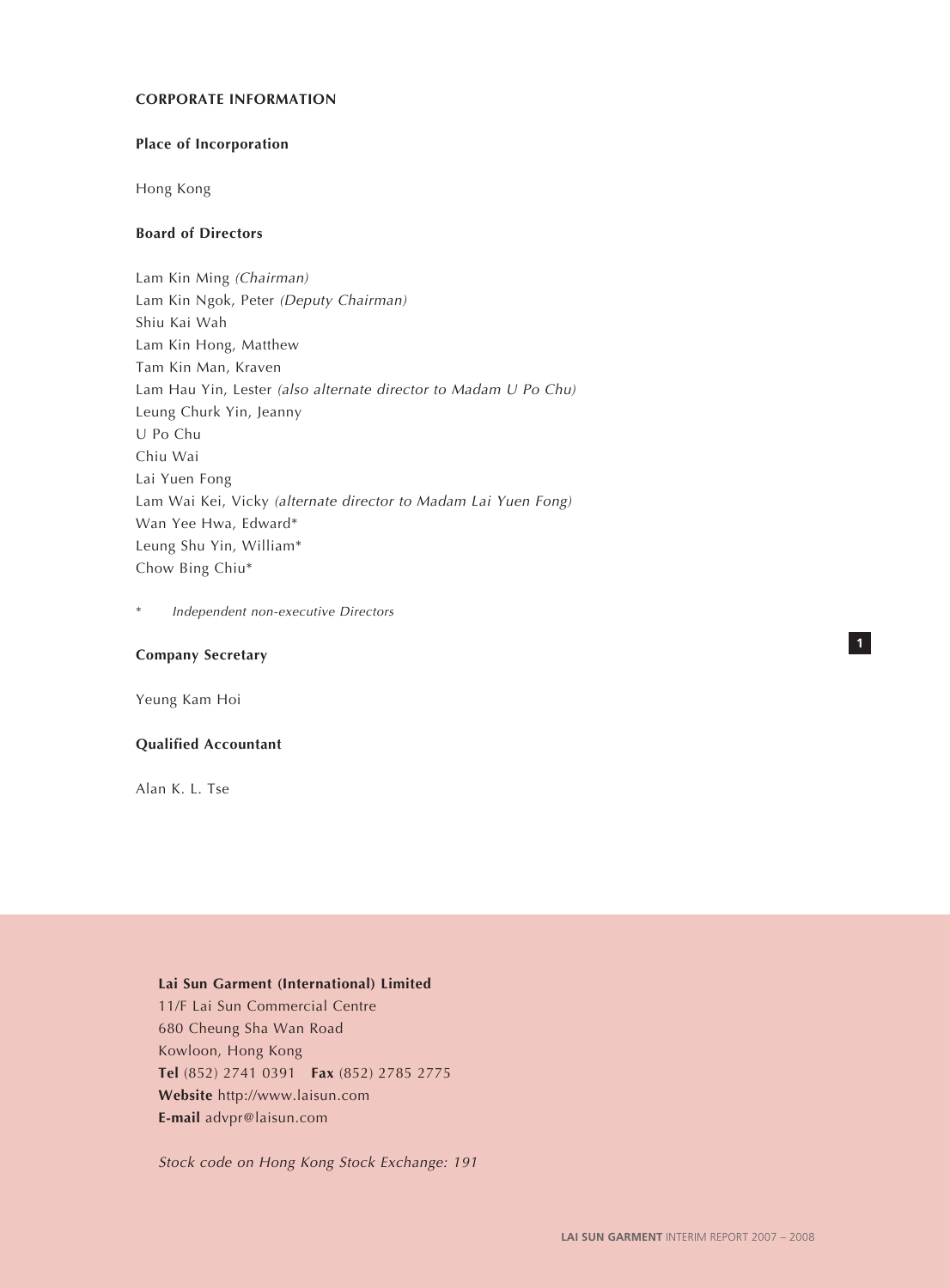# **RESULTS**

The Board of Directors of Lai Sun Garment (International) Limited (the "Company") announces the unaudited consolidated results of the Company and its subsidiaries (the "Group") for the six months ended 31 January 2008 as follows:

# **CONDENSED CONSOLIDATED INCOME STATEMENT**

For the six months ended 31 January 2008

|                                                                                     |                |                      | Six months ended     |
|-------------------------------------------------------------------------------------|----------------|----------------------|----------------------|
|                                                                                     |                |                      | 31 January           |
|                                                                                     |                | 2008                 | 2007                 |
|                                                                                     |                | <b>HK\$'000</b>      | HK\$'000             |
|                                                                                     | <b>Notes</b>   | (Unaudited)          | (Unaudited)          |
| <b>TURNOVER</b>                                                                     | $\mathfrak{Z}$ | 6,913                | 5,372                |
| Cost of sales                                                                       |                | (1,025)              | (883)                |
| Gross profit                                                                        |                | 5,888                | 4,489                |
| Other revenue and gain                                                              | 4              | 13,918               | 10,364               |
| Administrative expenses                                                             |                | (13,095)             | (15,006)             |
| Other operating income/(expenses), net                                              |                | (3, 199)             | 4,059                |
| Fair value gain on investment properties                                            |                | 21,415               | 21,400               |
| PROFIT FROM OPERATING ACTIVITIES                                                    | 5              | 24,927               | 25,306               |
| Finance costs                                                                       | 6              | (8, 341)             | (9,061)              |
| Share of profits and losses of associates                                           |                | 20,219               | 82,509               |
| <b>PROFIT BEFORE TAX</b>                                                            |                | 36,805               | 98,754               |
| Tax                                                                                 | 7              | (3,748)              | (3,745)              |
| PROFIT FOR THE PERIOD                                                               |                | 33,057               | 95,009               |
| Attributable to:                                                                    |                |                      |                      |
| Equity holders of the Company                                                       |                | 33,057               | 95,009               |
| Minority interests                                                                  |                |                      |                      |
|                                                                                     |                | 33,057               | 95,009               |
| <b>EARNINGS PER SHARE ATTRIBUTABLE TO</b><br>ORDINARY EQUITY HOLDERS OF THE COMPANY | 8              |                      |                      |
| Basic                                                                               |                | <b>HK 2.04 cents</b> | <b>HK 5.87 cents</b> |
| Diluted                                                                             |                | N/A                  | N/A                  |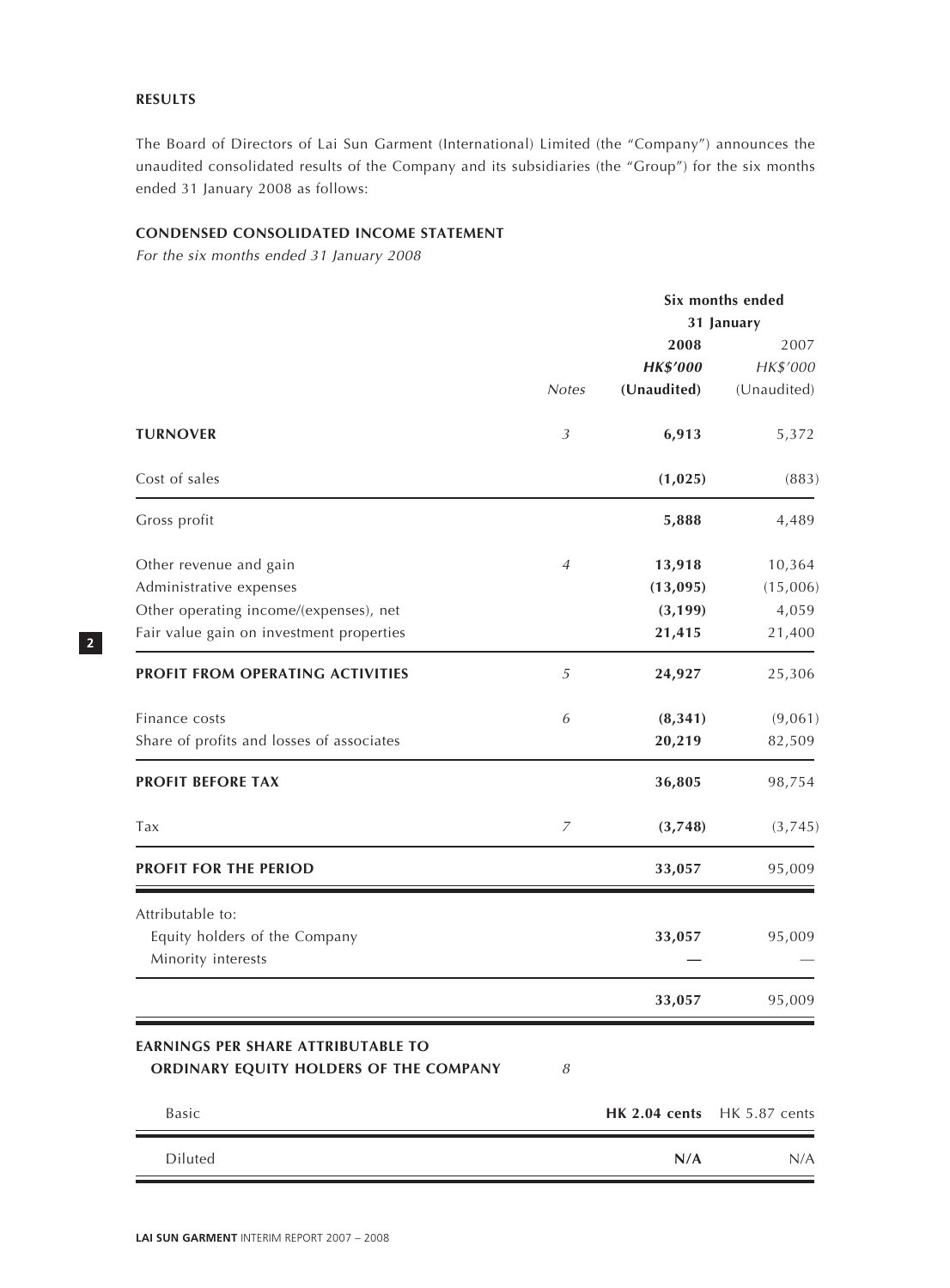# **CONDENSED CONSOLIDATED BALANCE SHEET**

As at 31 January 2008

|                                                                                        | <b>Notes</b> | 31 January<br>2008<br><b>HK\$'000</b><br>(Unaudited) | 31 July<br>2007<br>HK\$'000<br>(Audited) |
|----------------------------------------------------------------------------------------|--------------|------------------------------------------------------|------------------------------------------|
| <b>NON-CURRENT ASSETS</b><br>Property, plant and equipment                             |              | 2,055                                                | 2,974                                    |
| Investment properties                                                                  |              | 178,300                                              | 156,100                                  |
| Properties under development<br>Interests in associates                                |              | 207,243<br>2,758,145                                 | 183,529<br>2,656,103                     |
| Available-for-sale equity investments                                                  |              | 269,087                                              | 474,860                                  |
| Promissory note receivable                                                             |              | 167,000                                              | 167,000                                  |
| Total non-current assets                                                               |              | 3,581,830                                            | 3,640,566                                |
| <b>CURRENT ASSETS</b>                                                                  |              |                                                      |                                          |
| Debtors, deposits and other receivables                                                | 10           | 7,485                                                | 7,047                                    |
| Loan and interest receivables                                                          |              | 58,338                                               | 54,052                                   |
| Cash and cash equivalents                                                              |              | 23,242                                               | 18,401                                   |
| Total current assets                                                                   |              | 89,065                                               | 79,500                                   |
| <b>CURRENT LIABILITIES</b><br>Creditors, deposits received and accruals<br>Tax payable | 11           | 26,558<br>231                                        | 22,831<br>231                            |
| Total current liabilities                                                              |              | 26,789                                               | 23,062                                   |
| NET CURRENT ASSETS                                                                     |              | 62,276                                               | 56,438                                   |
| TOTAL ASSETS LESS CURRENT LIABILITIES                                                  |              | 3,644,106                                            | 3,697,004                                |
| <b>NON-CURRENT LIABILITIES</b>                                                         |              |                                                      |                                          |
| Interest-bearing bank and other borrowings                                             |              | (72, 745)                                            | (59, 745)                                |
| Note payable                                                                           |              | (195,000)                                            | (195,000)                                |
| Accrued interest payable<br>Deferred tax liabilities                                   |              | (49,302)<br>(30, 282)                                | (41, 037)<br>(26, 534)                   |
| Total non-current liabilities                                                          |              | (347, 329)                                           | (322, 316)                               |
|                                                                                        |              | 3,296,777                                            | 3,374,688                                |
| <b>EQUITY</b><br>Equity attributable to equity holders of the Company                  |              |                                                      |                                          |
| Issued capital<br>Share premium account                                                |              | 16,174                                               | 16,174<br>1,908,840                      |
| Asset revaluation reserve                                                              |              | 1,908,840<br>55,494                                  | 55,494                                   |
| Share option reserve                                                                   |              | 1,129                                                | 747                                      |
| Hedging reserve                                                                        |              | (56, 589)                                            | (16, 954)                                |
| Investment revaluation reserve                                                         |              | 68,063                                               | 273,836                                  |
| Capital reserve                                                                        |              | 148,694                                              | 148,694                                  |
| Exchange fluctuation reserve<br>Retained earnings                                      |              | 339,909                                              | 206,084                                  |
|                                                                                        |              | 815,063                                              | 781,773                                  |
|                                                                                        |              | 3,296,777                                            | 3,374,688                                |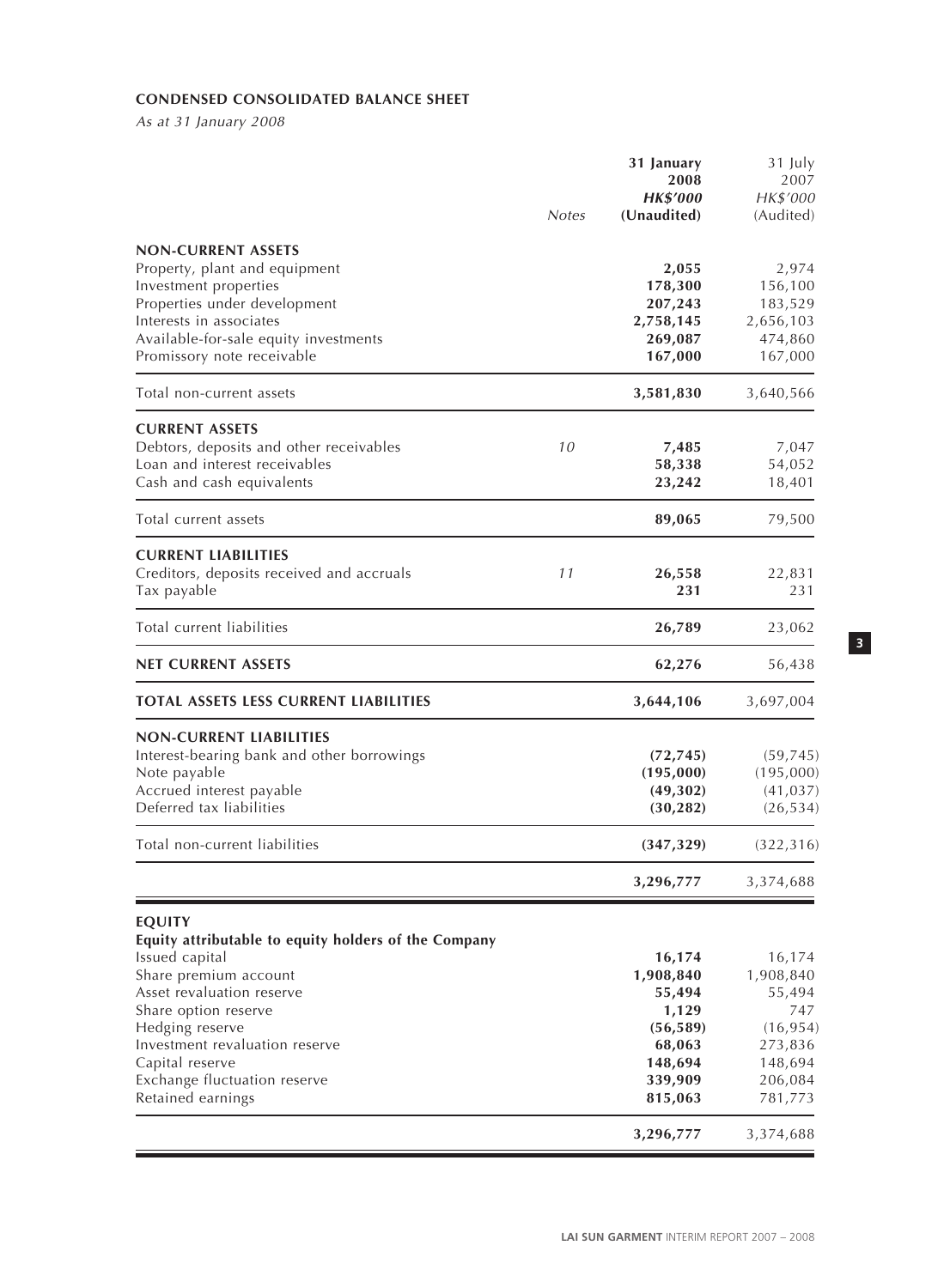# **CONDENSED CONSOLIDATED STATEMENT OF CHANGES IN EQUITY**

For the six months ended 31 January 2008

|                                          |               | Attributable to equity holders of the Company |             |                          |                          |             |                          |                          |                          |            |
|------------------------------------------|---------------|-----------------------------------------------|-------------|--------------------------|--------------------------|-------------|--------------------------|--------------------------|--------------------------|------------|
|                                          |               | Share<br>Asset<br>Share                       |             | Investment               |                          | Exchange    |                          |                          |                          |            |
|                                          | <b>Issued</b> | premium                                       | revaluation | option                   | Hedging                  | revaluation | Capital                  | fluctuation              | Retained                 |            |
|                                          | capital       | account                                       | reserve     | reserve                  | reserve                  | reserve     | reserve                  | reserve                  | earnings                 | Total      |
|                                          | HK\$'000      | HK\$'000                                      | HK\$'000    | HK\$'000                 | HK\$'000                 | HK\$'000    | HK\$'000                 | HK\$'000                 | HK\$'000                 | HK\$'000   |
| At 31 July 2007 and                      |               |                                               |             |                          |                          |             |                          |                          |                          |            |
| 1 August 2007 (Audited)                  | 16,174        | 1,908,840                                     | 55,494      | 747                      | (16, 954)                | 273,836     | 148,694                  | 206,084                  | 781,773                  | 3,374,688  |
| Changes in fair value of                 |               |                                               |             |                          |                          |             |                          |                          |                          |            |
| available-for-sale equity<br>investments |               |                                               |             |                          |                          | (205, 773)  |                          |                          |                          | (205, 773) |
| Share of reserve movements               |               |                                               |             |                          |                          |             |                          |                          |                          |            |
| of an associate                          |               |                                               |             | 382                      | (39, 635)                |             | -                        | 133,825                  | 233                      | 94,805     |
| Net income recognised                    |               |                                               |             |                          |                          |             |                          |                          |                          |            |
| directly in equity                       |               |                                               |             | 382                      | (39, 635)                | (205, 773)  |                          | 133,825                  | 233                      | (110, 968) |
| Profit for the period                    |               |                                               |             | $\overline{\phantom{0}}$ | $\overline{\phantom{0}}$ |             |                          | $\overline{\phantom{0}}$ | 33,057                   | 33,057     |
| Total recognised income and              |               |                                               |             |                          |                          |             |                          |                          |                          |            |
| expense for the period                   |               |                                               |             | 382                      | (39, 635)                | (205, 773)  |                          | 133,825                  | 33,290                   | (77, 911)  |
| At 31 January 2008 (Unaudited)           | 16,174        | 1,908,840                                     | 55,494      | 1,129                    | (56, 589)                | 68,063      | 148,694                  | 339,909                  | 815,063                  | 3,296,777  |
| At 31 July 2006 and                      |               |                                               |             |                          |                          |             |                          |                          |                          |            |
| 1 August 2006 (Audited)                  | 16,174        | 1,908,840                                     | 55,494      |                          |                          | 265,331     | 148,694                  | 58,511                   | 506,469                  | 2,959,513  |
| Share of reserve movement                |               |                                               |             |                          |                          |             |                          |                          |                          |            |
| of an associate                          |               |                                               |             | 306                      |                          | 401         | $\overline{\phantom{0}}$ | 79,792                   |                          | 80,499     |
| Net income recognised                    |               |                                               |             |                          |                          |             |                          |                          |                          |            |
| directly in equity                       |               |                                               |             | 306                      |                          | 401         |                          | 79,792                   | $\overline{\phantom{0}}$ | 80,499     |
| Profit for the period                    |               |                                               |             | $\equiv$                 |                          |             |                          |                          | 95,009                   | 95,009     |
| Total recognised income and              |               |                                               |             |                          |                          |             |                          |                          |                          |            |
| expense for the period                   |               |                                               |             | 306                      |                          | 401         |                          | 79,792                   | 95,009                   | 175,508    |
| At 31 January 2007 (Unaudited)           | 16,174        | 1,908,840                                     | 55,494      | 306                      | $\overline{\phantom{0}}$ | 265,732     | 148,694                  | 138,303                  | 601,478                  | 3,135,021  |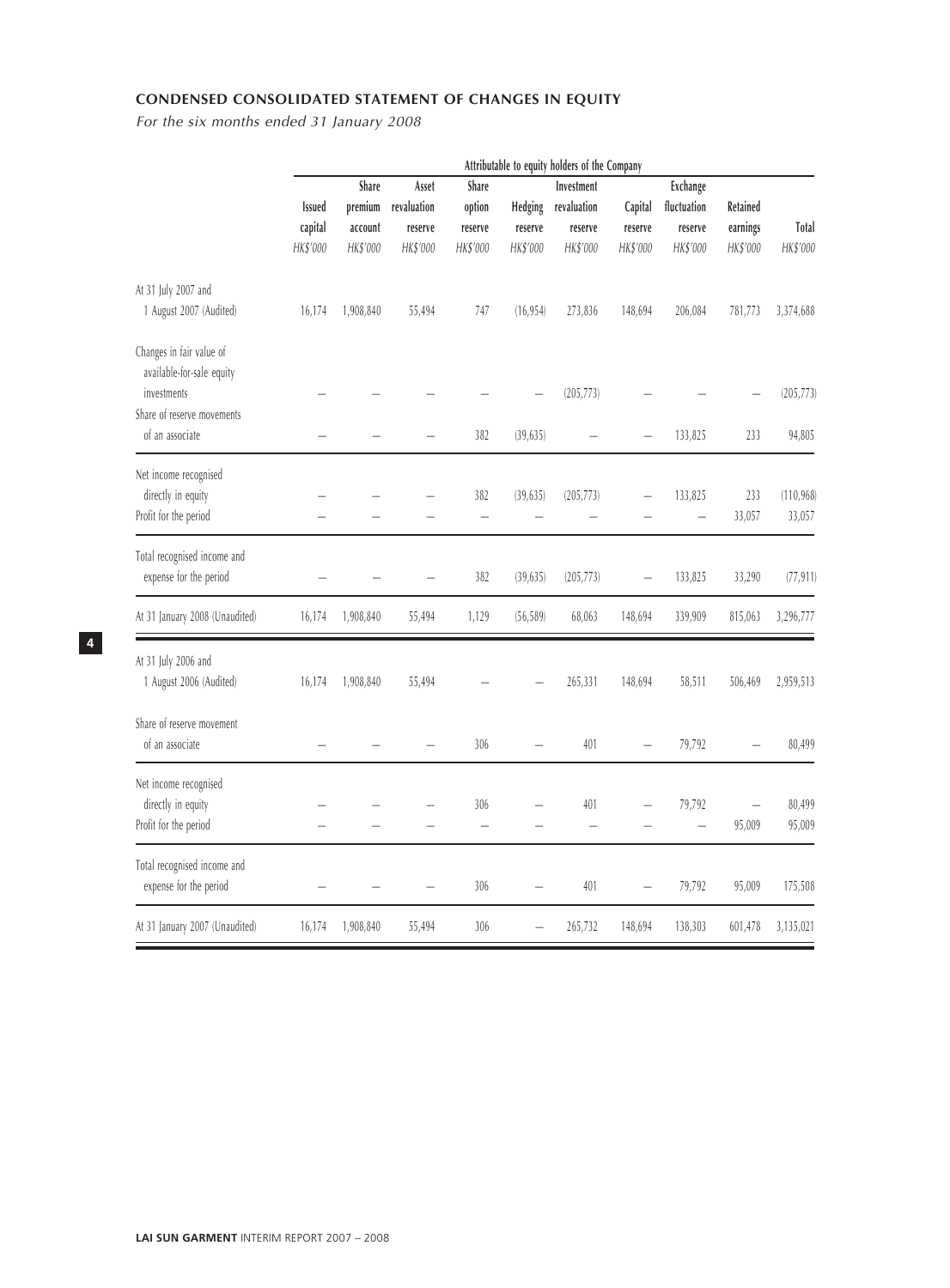# **CONDENSED CONSOLIDATED CASH FLOW STATEMENT**

For the six months ended 31 January 2008

|                                                                                                                                              | Six months ended<br>31 January         |                                 |  |
|----------------------------------------------------------------------------------------------------------------------------------------------|----------------------------------------|---------------------------------|--|
|                                                                                                                                              | 2008<br><b>HK\$'000</b><br>(Unaudited) | 2007<br>HK\$'000<br>(Unaudited) |  |
| NET CASH OUTFLOW FROM OPERATING ACTIVITIES                                                                                                   | (12, 213)                              | (10, 276)                       |  |
| NET CASH INFLOW FROM INVESTING ACTIVITIES                                                                                                    | 5,035                                  | 44,145                          |  |
| NET CASH INFLOW/(OUTFLOW) FROM FINANCING ACTIVITIES                                                                                          | 12,019                                 | (50)                            |  |
| NET INCREASE IN CASH AND CASH EQUIVALENTS                                                                                                    | 4,841                                  | 33,819                          |  |
| Cash and cash equivalents at beginning of period                                                                                             | 18,401                                 | 34,692                          |  |
| CASH AND CASH EQUIVALENTS AT END OF PERIOD                                                                                                   | 23,242                                 | 68,511                          |  |
| ANALYSIS OF BALANCES OF CASH AND CASH EQUIVALENTS<br>Cash and bank balances<br>Non-pledged time deposits with original maturity of less than | 6,242                                  | 11,511                          |  |
| three months when acquired                                                                                                                   | 17,000                                 | 57,000                          |  |
|                                                                                                                                              | 23,242                                 | 68,511                          |  |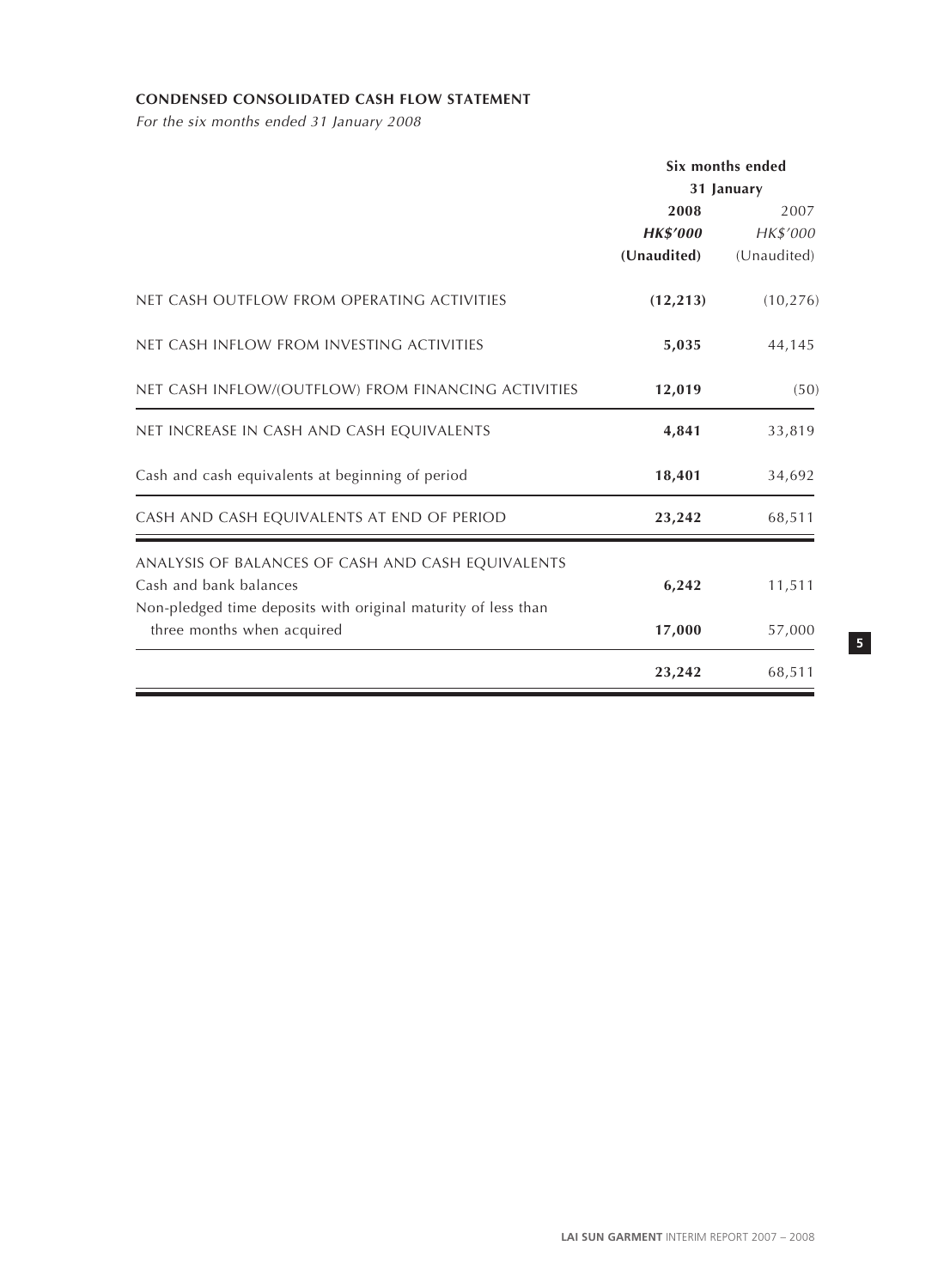#### **1. BASIS OF PREPARATION**

The unaudited condensed consolidated interim financial statements of the Group for the six months ended 31 January 2008 have been prepared in accordance with the applicable disclosure requirements of Appendix 16 to the Rules Governing the Listing of Securities on The Stock Exchange of Hong Kong Limited (the "Listing Rules") and with Hong Kong Accounting Standard ("HKAS") 34 "Interim Financial Reporting" issued by the Hong Kong Institute of Certified Public Accountants (the "HKICPA").

The condensed consolidated interim financial statements have not been audited by the Company's auditors but have been reviewed by the Company's audit committee.

#### **2. SIGNIFICANT ACCOUNTING POLICIES**

The significant accounting policies and basis of presentation used in the preparation of these interim financial statements are the same as those used in the Group's audited consolidated financial statements for the year ended 31 July 2007, except in relation to the following new and revised Hong Kong Financial Reporting Standards ("HKFRS", which also include HKASs and Interpretations) which are applicable to the Group and are adopted for the first time for the current period's interim financial statements:

| HKAS 1 Amendment | Capital Disclosures                                 |
|------------------|-----------------------------------------------------|
| HKFRS 7          | Financial Instruments: Disclosures                  |
| HK(IFRIC)-Int 10 | Interim Financial Reporting and Impairment          |
| HK(IFRIC)-Int 11 | $HKFRS$ 2 $-$ Group and Treasury Share Transactions |

The adoption of these new and revised HKFRSs has had no material impact on the accounting polices of the Group and the methods of computation in the Group's unaudited condensed consolidated interim financial statements.

#### **Impact of issued but not yet effective HKFRSs**

The Group has not applied the following new and revised HKFRSs, that have been issued but are not yet effective, in these interim financial statements:

| HKAS 23 (Revised) | <b>Borrowing Costs</b>    |
|-------------------|---------------------------|
| HKFRS 8           | <b>Operating Segments</b> |

HKAS 23 (Revised) shall be applied for annual periods beginning on or after 1 January 2009. The standard has been revised to require capitalisation of borrowing costs when such costs are directly attributable to the acquisition, construction or production of a qualifying asset. As the Group's current policy for borrowing costs aligns with the requirements of the revised standard, the revised standard is unlikely to have a significant financial impact on the Group.

HKFRS 8 shall be applied for annual periods beginning on or after 1 January 2009. The standard requires the disclosure of information about the operating segments of the Group, the products and services provided by the segments, the geographical areas in which the Group operates, and revenues from the Group's major customers. This standard will supersede HKAS 14 "Segment Reporting".

The Group is in the process of making an assessment of the impact of these new and revised HKFRSs upon initial application. So far, it has concluded that while the adoption of the HKFRS 8 may result in new or amended disclosures, these new and revised HKFRSs are unlikely to have a significant impact on the Group's results of operations and financial position.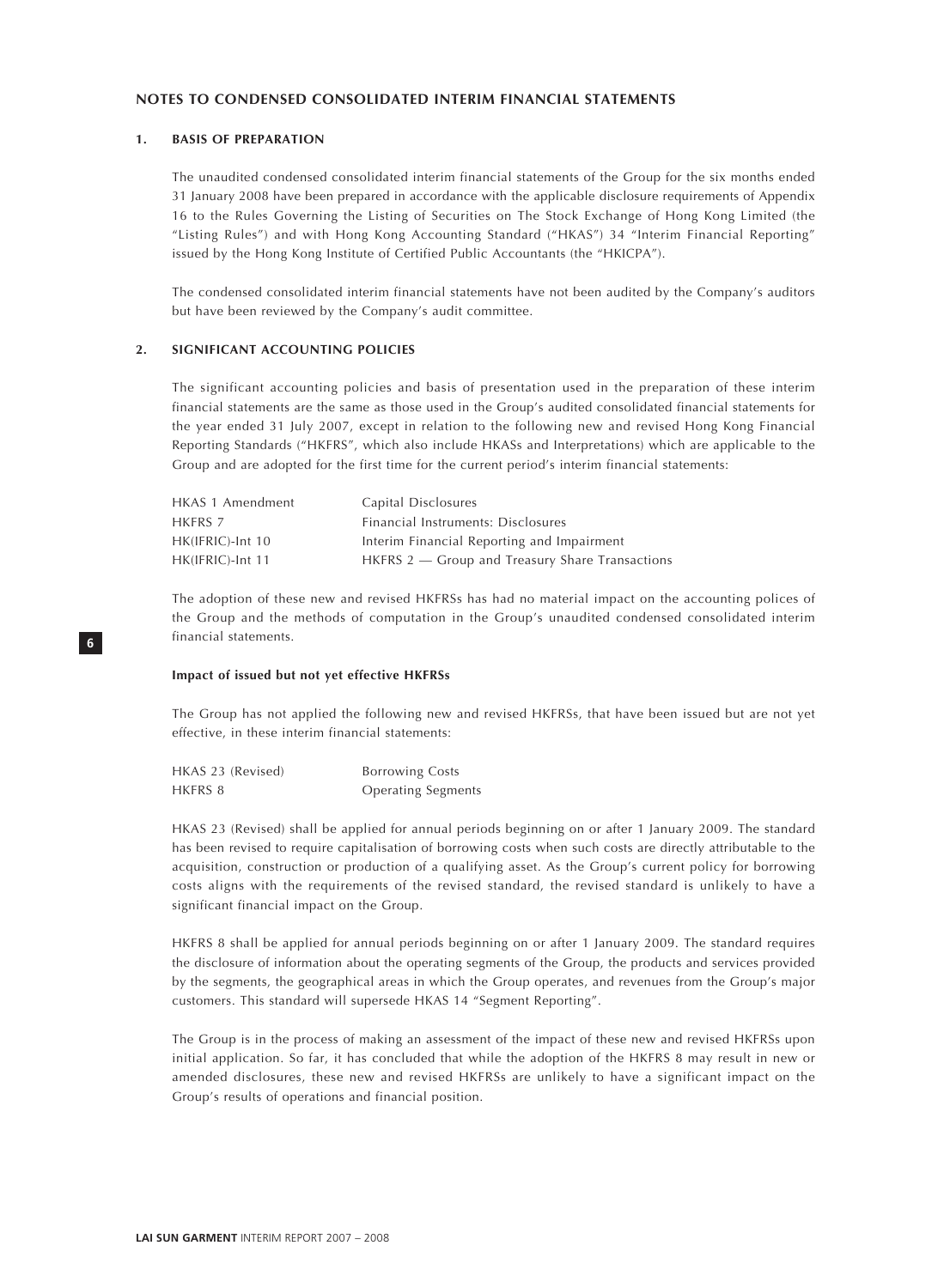# **3. SEGMENT INFORMATION**

Segment information is presented by way of the Group's primary segment reporting format, by business segment.

No further geographical segment information is presented as all of the Group's revenue is derived from customers based in Hong Kong.

The following table presents revenue and results for the Group's business segments:

|                             | Property development |             | Property investment |             | Consolidated     |             |  |
|-----------------------------|----------------------|-------------|---------------------|-------------|------------------|-------------|--|
|                             | Six months ended     |             | Six months ended    |             | Six months ended |             |  |
|                             | 31 January           |             | 31 January          |             | 31 January       |             |  |
|                             | 2008                 | 2007        | 2008                | 2007        | 2008             | 2007        |  |
|                             | <b>HK\$'000</b>      | HK\$'000    | <b>HK\$'000</b>     | HK\$'000    | <b>HK\$'000</b>  | HK\$'000    |  |
|                             | (Unaudited)          | (Unaudited) | (Unaudited)         | (Unaudited) | (Unaudited)      | (Unaudited) |  |
| Segment revenue:            |                      |             |                     |             |                  |             |  |
| Sales to external customers |                      |             | 6,913               | 5,372       | 6,913            | 5,372       |  |
| Segment results             | (22)                 |             | 27,303              | 25,889      | 27,281           | 25,889      |  |
| Interest income and         |                      |             |                     |             |                  |             |  |
| unallocated other           |                      |             |                     |             |                  |             |  |
| revenue and gain            |                      |             |                     |             | 13,918           | 10,364      |  |
| Unallocated expense         |                      |             |                     |             | (16, 272)        | (10, 947)   |  |
| Profit from operating       |                      |             |                     |             |                  |             |  |
| activities                  |                      |             |                     |             | 24,927           | 25,306      |  |

#### **4. OTHER REVENUE AND GAIN**

|                                    | Six months ended<br>31 January |                  |  |
|------------------------------------|--------------------------------|------------------|--|
|                                    | 2008<br><b>HK\$'000</b>        | 2007<br>HK\$'000 |  |
|                                    | (Unaudited)                    | (Unaudited)      |  |
| Interest income from bank deposits | 165                            | 941              |  |
| Other interest income              | 13,680                         | 9,423            |  |
| Others                             | 73                             |                  |  |
|                                    | 13,918                         | 10,364           |  |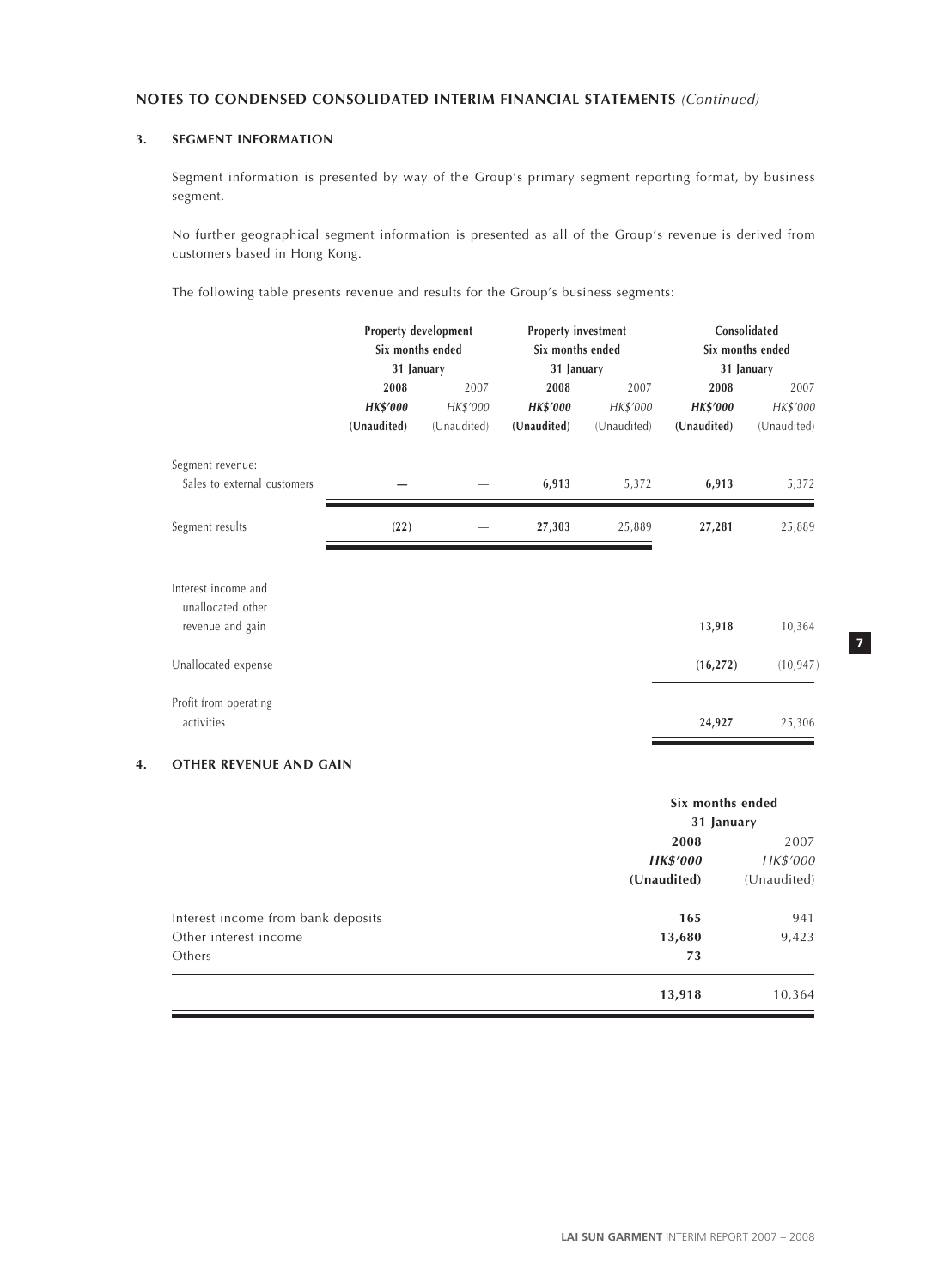# **5. PROFIT FROM OPERATING ACTIVITIES**

The Group's profit from operating activities is arrived at after charging/(crediting):

|                                                                         | Six months ended<br>31 January |             |  |
|-------------------------------------------------------------------------|--------------------------------|-------------|--|
|                                                                         | 2008                           | 2007        |  |
|                                                                         | <b>HK\$'000</b>                | HK\$'000    |  |
|                                                                         | (Unaudited)                    | (Unaudited) |  |
| Depreciation                                                            | 918                            | 915         |  |
| Impairment/(reversal of impairment) for loan and interest receivables * | 3,199                          | (4,059)     |  |

\* This item is included in "Other operating income/(expenses), net" on the face of the condensed consolidated income statement.

# **6. FINANCE COSTS**

|                                                                     | Six months ended<br>31 January |             |  |
|---------------------------------------------------------------------|--------------------------------|-------------|--|
|                                                                     | 2008                           | 2007        |  |
|                                                                     | <b>HK\$'000</b>                | HK\$'000    |  |
|                                                                     | (Unaudited)                    | (Unaudited) |  |
| Interests on:                                                       |                                |             |  |
| Bank loans and overdrafts wholly repayable within five years        | 874                            |             |  |
| Other borrowing and note payable wholly repayable within five years | 8,265                          | 9,011       |  |
| Total interest expense                                              | 9,139                          | 9,011       |  |
| Bank financing charges                                              | 455                            | 50          |  |
|                                                                     | 9,594                          | 9,061       |  |
| Less: Amount capitalised in properties under development            | (1, 253)                       |             |  |
|                                                                     | 8,341                          | 9,061       |  |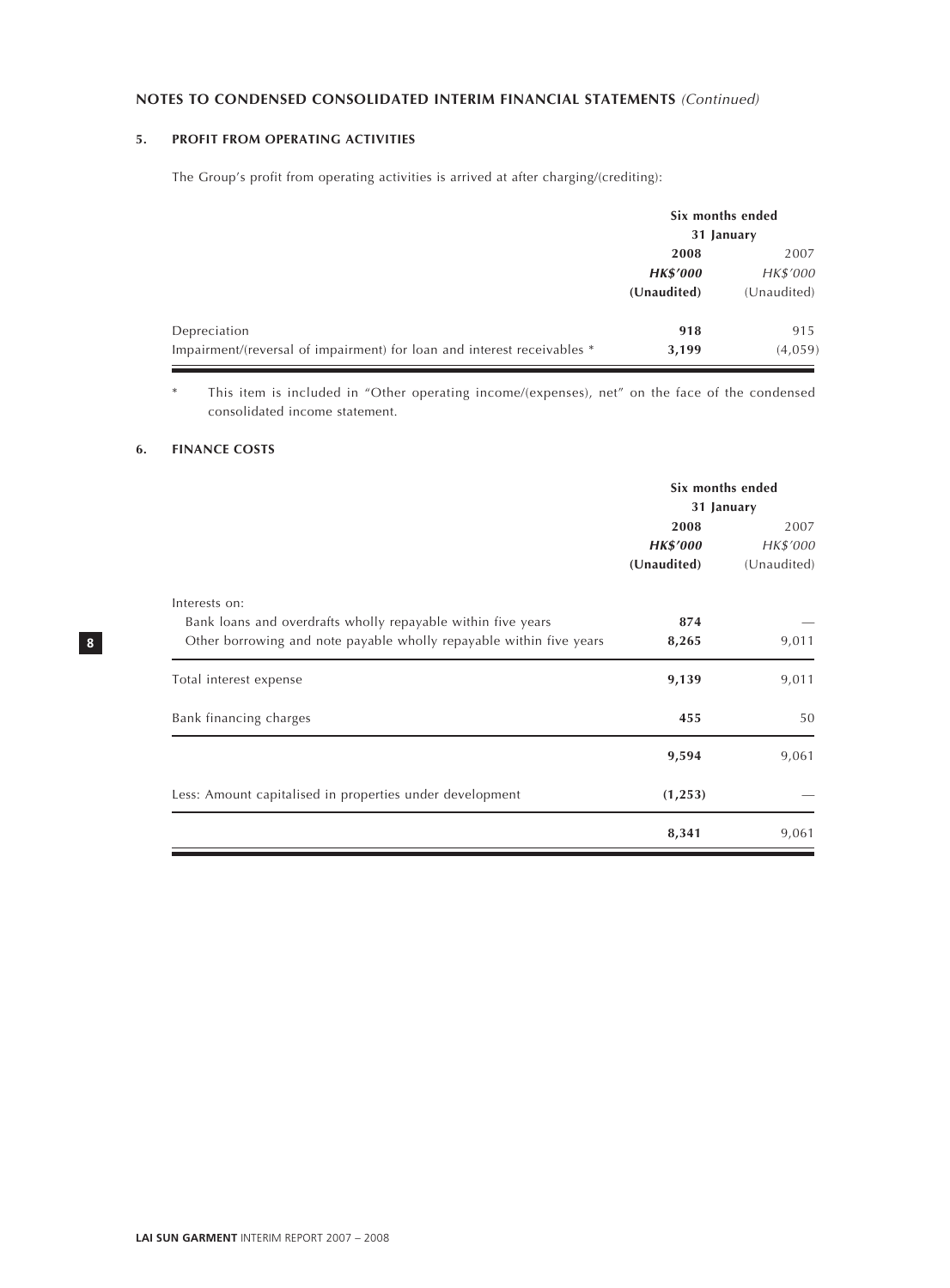# **7. TAX**

Hong Kong profits tax has been provided at the rate of 17.5% (six months ended 31 January 2007: 17.5%) on the estimated assessable profits arising in Hong Kong during the period.

|                           |                 | Six months ended<br>31 January |  |  |
|---------------------------|-----------------|--------------------------------|--|--|
|                           | 2008            | 2007                           |  |  |
|                           | <b>HK\$'000</b> | HK\$'000                       |  |  |
|                           | (Unaudited)     | (Unaudited)                    |  |  |
| Provision for the period: |                 |                                |  |  |
| Deferred tax              | 3,748           | 3,745                          |  |  |

#### **8. EARNINGS PER SHARE ATTRIBUTABLE TO ORDINARY EQUITY HOLDERS OF THE COMPANY**

The calculation of basic earnings per share amount is based on profit for the period attributable to ordinary equity holders of the Company of HK\$33,057,000 (six months ended 31 January 2007: HK\$95,009,000) and the weighted average number of 1,617,423,423 (six months ended 31 January 2007: 1,617,423,423) ordinary shares in issue during the period.

The diluted earnings per share amounts for the six months ended 31 January 2008 and 2007 have not been disclosed as there were no diluting events occurred during both periods.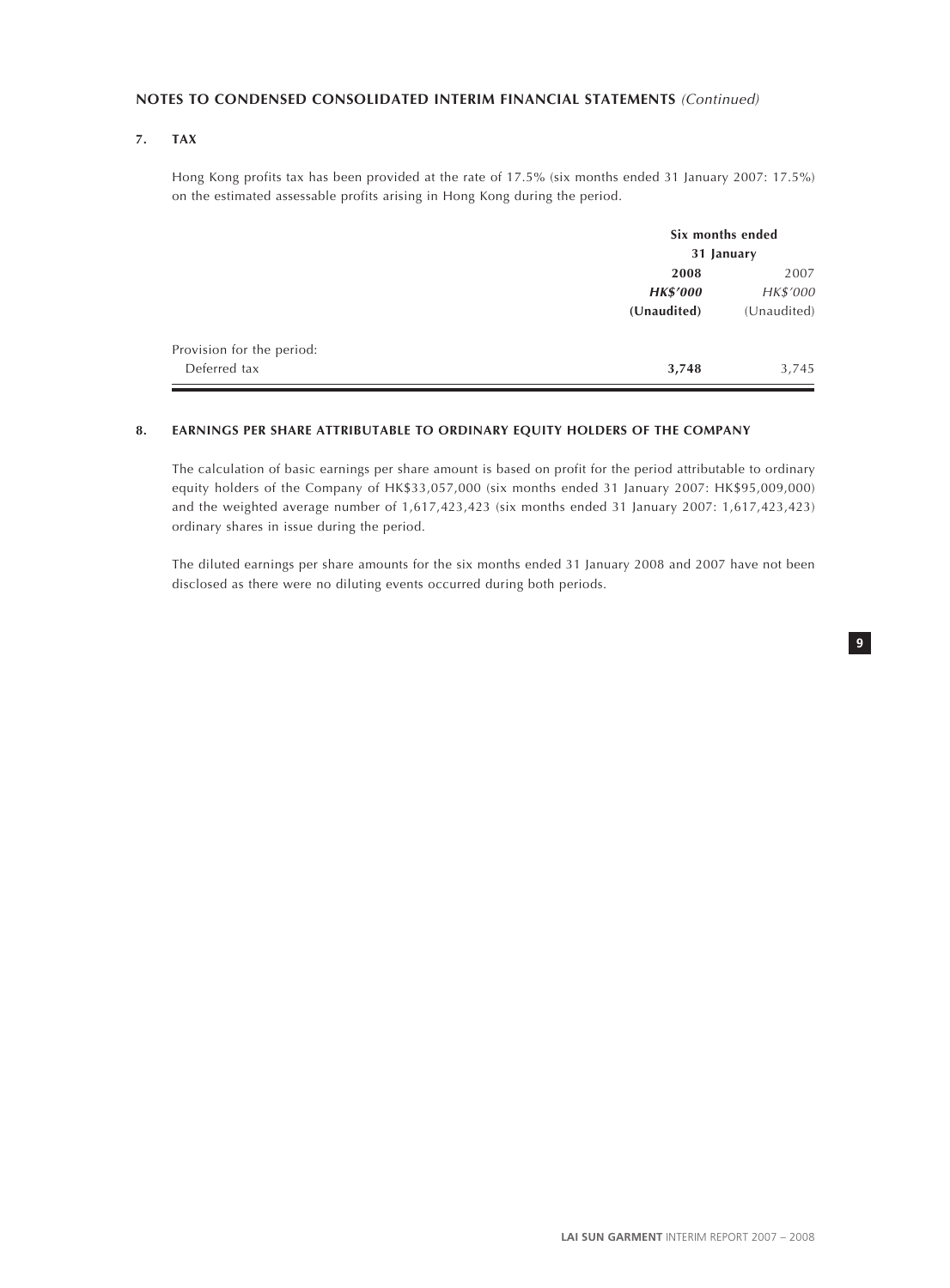# **9. RELATED PARTY TRANSACTIONS**

#### **(a) Transactions with related parties**

|                                              |              | Six months ended |             |  |
|----------------------------------------------|--------------|------------------|-------------|--|
|                                              |              | 31 January       |             |  |
|                                              |              | 2008             | 2007        |  |
|                                              |              | <b>HK\$'000</b>  | HK\$'000    |  |
|                                              | <b>Notes</b> | (Unaudited)      | (Unaudited) |  |
| Rental expense and building management fee   |              |                  |             |  |
| paid and payable to related companies        | (i)          | 423              | 421         |  |
| Interest expense on note payable to and      |              |                  |             |  |
| other borrowing granted by a former director |              |                  |             |  |
| of the Company, the late Mr. Lim Por Yen     | (ii)         | 8,265            | 9,011       |  |
| Interest income received and receivable from |              |                  |             |  |
| an associate of the Group, Lai Fung          |              |                  |             |  |
| Holdings Limited ("Lai Fung")                | (iii)        | 6,087            | 6,635       |  |
| Consideration paid and payable to Crocodile  |              |                  |             |  |
| Garments Limited ("CGL") for                 |              |                  |             |  |
| pledging a property as security              |              |                  |             |  |
| for the construction finance                 | (iv)         | 4,260            | 4,260       |  |

Notes:

- (i) Rental expense and building management fee were paid to these related companies, of which certain directors are also directors of the Company, based on terms stated in the respective lease agreements.
- (ii) Interest expense was charged at the best lending rate quoted by a designated bank in Hong Kong in respect of the other borrowing and note payable.
- (iii) The interest income was charged at the prevailing Hong Kong dollar prime rate quoted by a designated bank in Hong Kong in respect of the promissory note receivable from Lai Fung, an associate of the Group.
- (iv) In consideration of CGL pledging a property as security for the construction finance of a joint development project of the Group and CGL, the Group agreed to make quarterly payments of HK\$2,130,000 to CGL for the period from the the date of delivery of vacant possession of the property for development to the date of issuance of a certificate of practical completion of construction.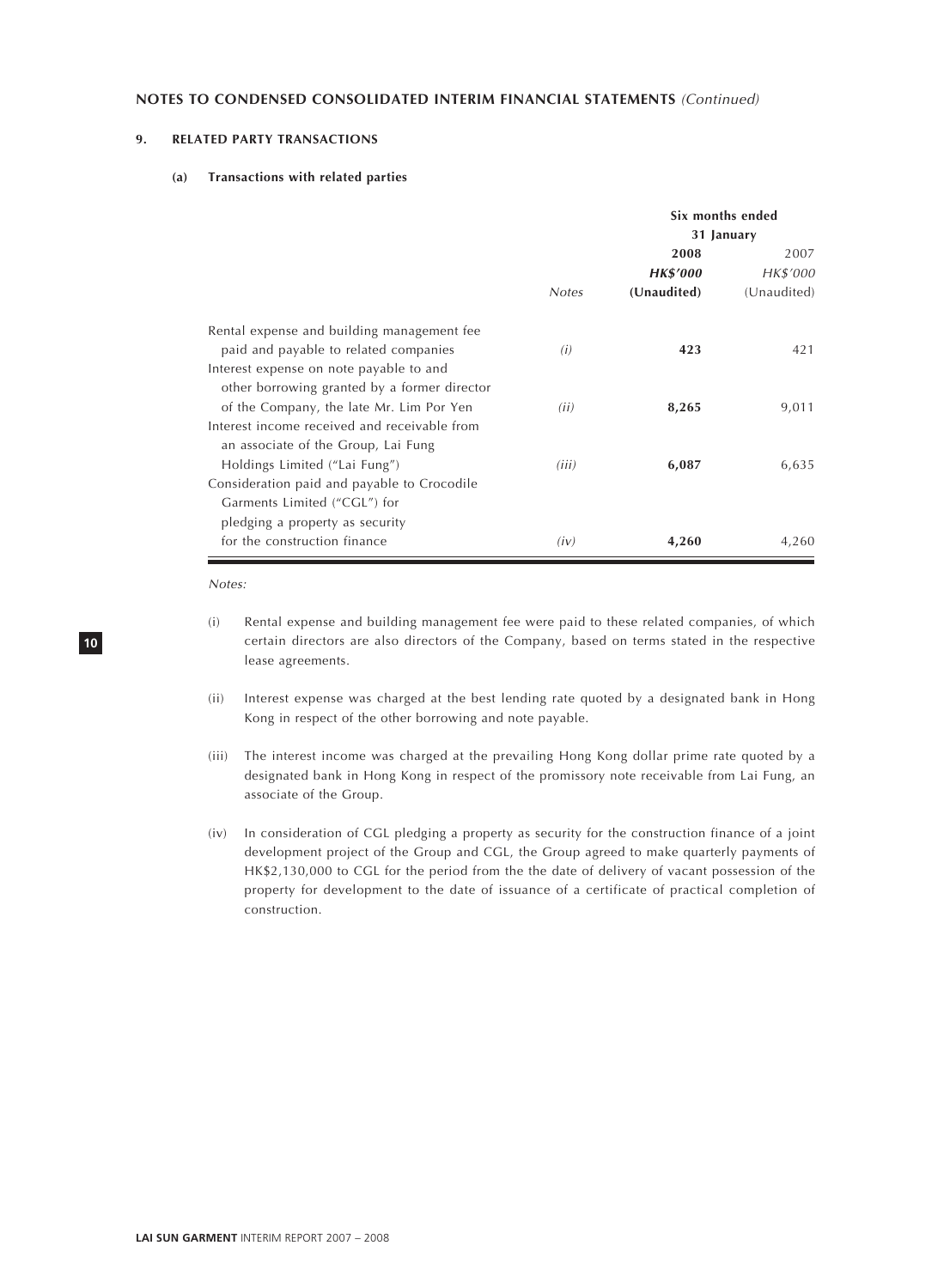# **9. RELATED PARTY TRANSACTIONS** (Continued)

#### **(b) Compensation of key management personnel of the Group**

|                              | Six months ended |             |
|------------------------------|------------------|-------------|
|                              | 31 January       |             |
|                              | 2008             | 2007        |
|                              | <b>HK\$'000</b>  | HK\$'000    |
|                              | (Unaudited)      | (Unaudited) |
| Short term employee benefits | 3,345            | 3,723       |
| Post-employment benefits     | 13               | 13          |
|                              | 3,358            | 3,736       |

# **10. DEBTORS, DEPOSITS AND OTHER RECEIVABLES**

The major income derived from the Group's operations during the interim period is rental income. Rent and related charges in respect of the leasing of properties are receivable from tenants, and are normally payable in advance with rental deposits received in accordance with the terms of the tenancy agreements. In view of the aforementioned and the fact that the Group's trade debtors relate to a number of diversified customers, there is no significant concentration of credit risk. Trade debtors are non-interest bearing.

An aged analysis of the debtors, based on invoice date, at the balance sheet date is as follows:

| 31 January<br>2008<br><b>HK\$'000</b><br>(Unaudited) | 31 July<br>2007<br>HK\$'000<br>(Audited) |
|------------------------------------------------------|------------------------------------------|
|                                                      |                                          |
| 254                                                  | 378                                      |
| 75                                                   | 14                                       |
| 11                                                   |                                          |
| 340                                                  | 392                                      |
| 7,145                                                | 6,655                                    |
| 7,485                                                | 7,047                                    |
|                                                      |                                          |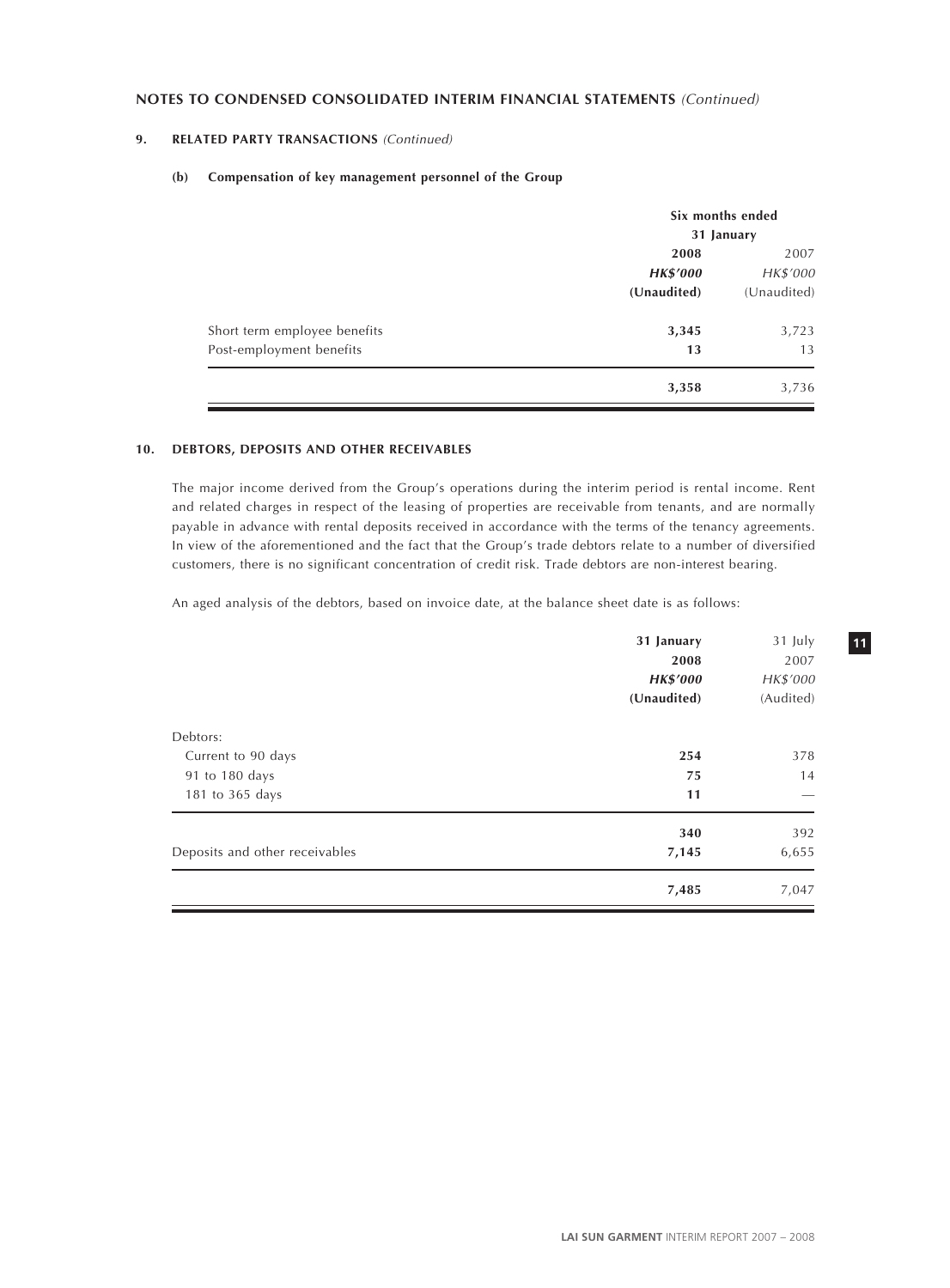#### **11. CREDITORS, DEPOSITS RECEIVED AND ACCRUALS**

An aged analysis of the creditors, based on invoice date, as at balance sheet date is as follows:

|                                | 31 January      | 31 July   |
|--------------------------------|-----------------|-----------|
|                                | 2008            | 2007      |
|                                | <b>HK\$'000</b> | HK\$'000  |
|                                | (Unaudited)     | (Audited) |
| Creditors aged within 90 days  | 7,312           | 3,803     |
| Deposits received and accruals | 19,246          | 19,028    |
|                                | 26,558          | 22,831    |

#### **12. CONTINGENT LIABILITIES**

During the year ended 31 July 2006, the Company disposed of its entire interests in Assetop Asia Limited ("Assetop"), a then wholly-owned subsidiary of the Group, to Goldthorpe Limited ("Goldthorpe"), a whollyowned subsidiary of Lai Fung. The principal asset held by Assetop is a property under development (the "Property") in Shanghai, the People's Republic of China (the "PRC"). Certain subsidiaries of Assetop in the PRC underwent merger by absorption and completion of the merger was conditional upon approval of the relevant PRC government authorities. During the year ended 31 July 2007, the aforementioned merger of the PRC subsidiaries of Assetop had been completed. The Company had agreed to indemnify Lai Fung and Goldthorpe against all losses incurred by Lai Fung and Goldthorpe for the resettlement costs of approximately RMB124 million, which had been incurred and paid in prior years in connection with the relocation of the original inhabitants and the demolition of the then building structure erected on the Property (the "Resettlement Costs"), not being tax deductible, up to a maximum amount of HK\$102,000,000, which was estimated based on the prevailing tax regulations. The Resettlement Costs are properly incurred for the project and are properly recorded in the books of the PRC subsidiaries of Assetop. The liability of the Company under this indemnity will terminate on 29 May 2012 (being six years after the completion of the Assetop Disposal). Based on the prevailing rules and regulations, the directors of the Company consider such Resettlement Costs are tax deductible and thus no material liabilities are expected to crystallise under this indemnity.

# **13. CAPITAL COMMITMENTS**

The Group had the following capital commitments at the balance sheet date:

|                                                                                                      | 306,749                                              | 326,367                                  |
|------------------------------------------------------------------------------------------------------|------------------------------------------------------|------------------------------------------|
| Authorised, but not contracted for                                                                   | 29,099                                               | 308,270                                  |
| Contracted, but not provided for                                                                     | 277,650                                              | 18,097                                   |
| Capital commitments in respect of development costs attributable to<br>properties under development: |                                                      |                                          |
|                                                                                                      | 31 January<br>2008<br><b>HK\$'000</b><br>(Unaudited) | 31 July<br>2007<br>HK\$'000<br>(Audited) |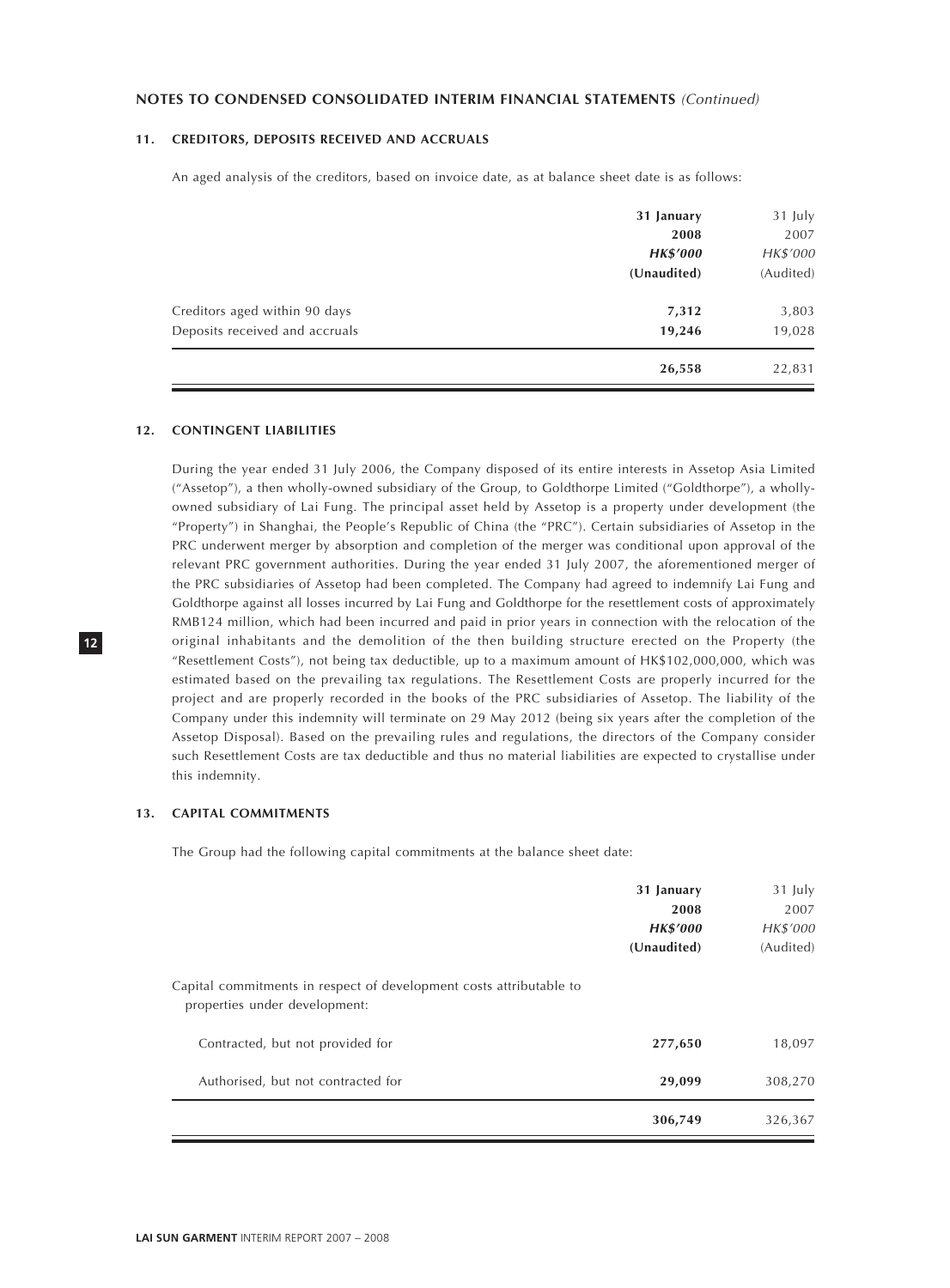### **INTERIM DIVIDEND**

The Board of Directors do not recommend the payment of an interim dividend for the financial year ending 31 July 2008. No interim dividend was declared in respect of the previous corresponding period.

#### **MANAGEMENT DISCUSSION AND ANALYSIS**

# **Overview of Interim Results**

For the six months ended 31 January 2008, the Group recorded a turnover of HK\$6,913,000 (2007: HK\$5,372,000), representing an increase of approximately 28.7% from the previous corresponding period in 2007. The turnover figures were mainly rental and management fee income derived from the Group's investment properties.

For the six months ended 31 January 2008, the Group recorded a gross profit of HK\$5,888,000 (2007: HK\$4,489,000) and a profit from operating activities of HK\$24,927,000 (2007: HK\$25,306,000), representing an increase of approximately 31.2% and a slight decrease of 1.5% respectively from the previous corresponding period. Share of profits from associates was HK\$20,219,000 (2007: HK\$82,509,000), representing a decrease of approximately 75.5% from the previous corresponding period. The decrease in share of profits from associates was mainly due to lower revenue generated from sale of properties by the Group's associated company, Lai Fung Holdings Limited, in the period under review.

For the six months ended 31 January 2008, the Group recorded a consolidated profit attributable to equity holders of HK\$33,057,000, compared to HK\$95,009,000 for the previous corresponding period in 2007.

# **Lai Fung Holdings Limited ("Lai Fung")**

As at 31 January 2008, the Group held an effective 40.58% interest in Lai Fung.

For the six months ended 31 January 2008, Lai Fung recorded a turnover of HK\$128,685,000 (2007: HK\$504,666,000) and a consolidated profit attributable to equity holders of HK\$85,276,000 (2007: HK\$203,544,000), representing a decrease of approximately 74.5% and 58.1% respectively from the previous corresponding period. The decrease in turnover and net profit was mainly due to lower revenue generated from sale of properties in the period under review.

During the period, Lai Fung derived a turnover of HK\$121,377,000 (2007: HK\$111,625,000) from gross rental income mainly from Shanghai Hong Kong Plaza and Guangzhou May Flower Plaza, up approximately 8.7% from the previous corresponding period in 2007. As most of its pre-sale of its development properties will be launched in the second half of the financial year, Lai Fung only derived a turnover of HK\$7,308,000 (2007: HK\$393,041,000) from sale of development properties in the six months ended 31 January 2008, down approximately 98.1% from the previous corresponding period in 2007.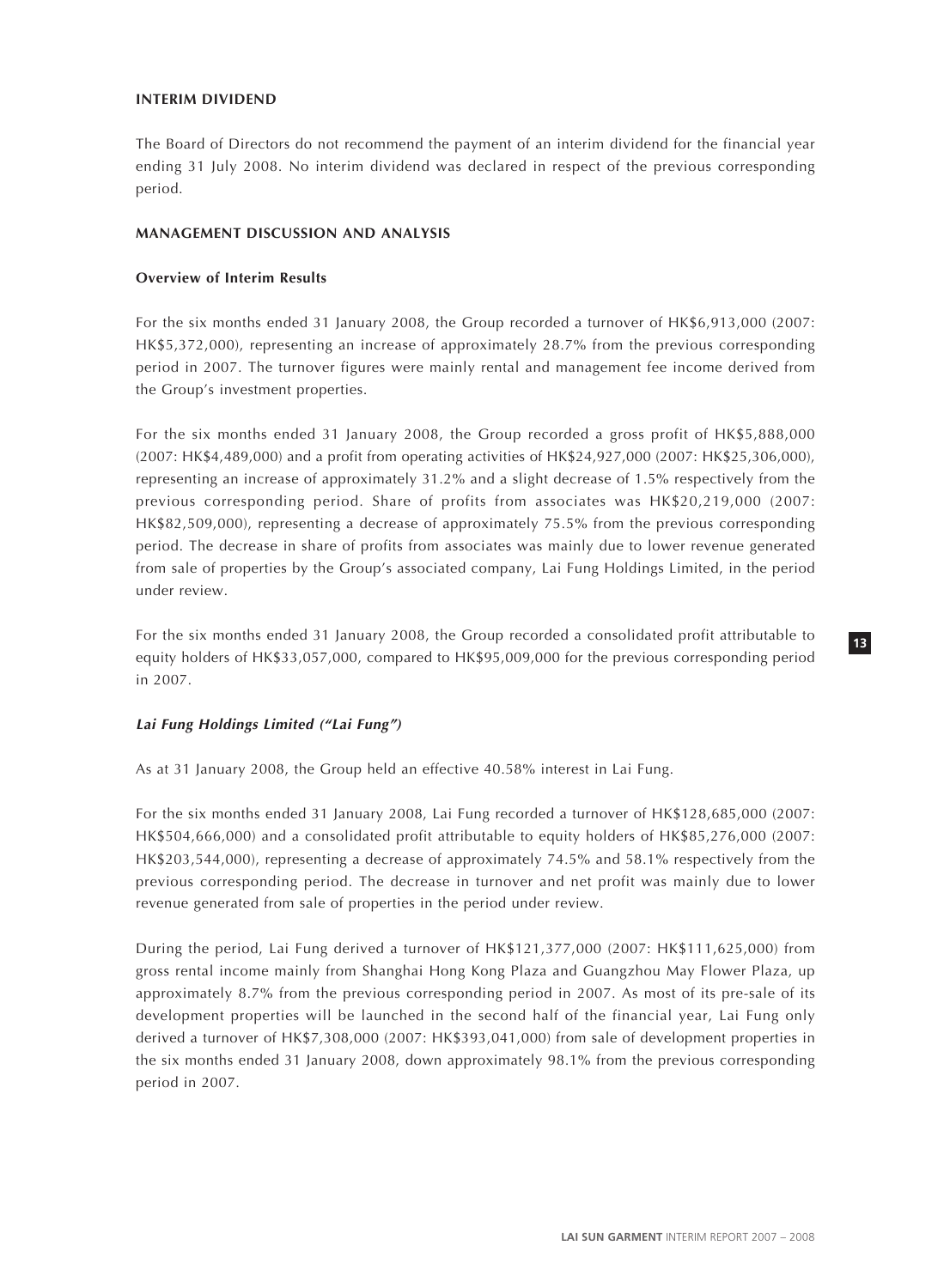### **MANAGEMENT DISCUSSION AND ANALYSIS** (Continued)

# **Overview of Interim Results** (Continued)

#### **Lai Sun Development Company Limited ("LSD")**

As at 31 January 2008, the Group held an effective 11.18% interest in LSD.

For the six months ended 31 January 2008, LSD recorded a total turnover of HK\$506,562,000 (2007: HK\$458,030,000) and a consolidated profit attributable to equity holders of HK\$882,771,000 (2007: HK\$600,103,000), representing an increase of approximately 10.6% and 47.1%, respectively from the previous corresponding period in 2007.

For the six months ended 31 January 2008, LSD continued to benefit from the continued rental reversion from its investment properties, from the increase in average daily room rate of its hotel operations, from its disposal of hotel assets and from its share of profits of eSun Holdings Limited ("eSun") as a result of the cross-holdings between LSD and eSun.

In December 2007, LSD together with the other three remaining shareholders of Diamond String Limited ("Diamond String") (the company which owns the property of The Ritz-Carlton Hong Kong) completed the sale of a total of 40% interest in Diamond String to CCB International Group Holdings Limited ("CCB International"), a wholly-owned subsidiary of China Construction Bank Corporation. Out of the aforesaid 40% interest, LSD sold 16.57% interest in Diamond String and received a sale consideration of approximately HK\$567 million (subject to adjustment). The transaction price was determined based on HK\$15,800 per square foot in respect of the buildable gross floor area ("GFA") of the site. Immediately following this disposal, LSD and CCB International held 60% and 40% interest in Diamond String respectively. Both parties, through Diamond String, will invest in the redevelopment of the site of The Ritz-Carlton Hong Kong into a grade-A office tower. The hotel operation of The Ritz-Carlton Hong Kong was terminated on 1 February 2008.

#### **Development of 79 Hoi Yuen Road, Kwun Tong, Hong Kong**

This office and commercial development project is a joint venture between the Group and Crocodile Garments Limited ("CGL"). On completion of this joint redevelopment with CGL, the Group will retain the retail portion of this redeveloped property with a GFA of approximately 100,000 square feet. Construction has started with good progress and completion is now scheduled for the end of 2009.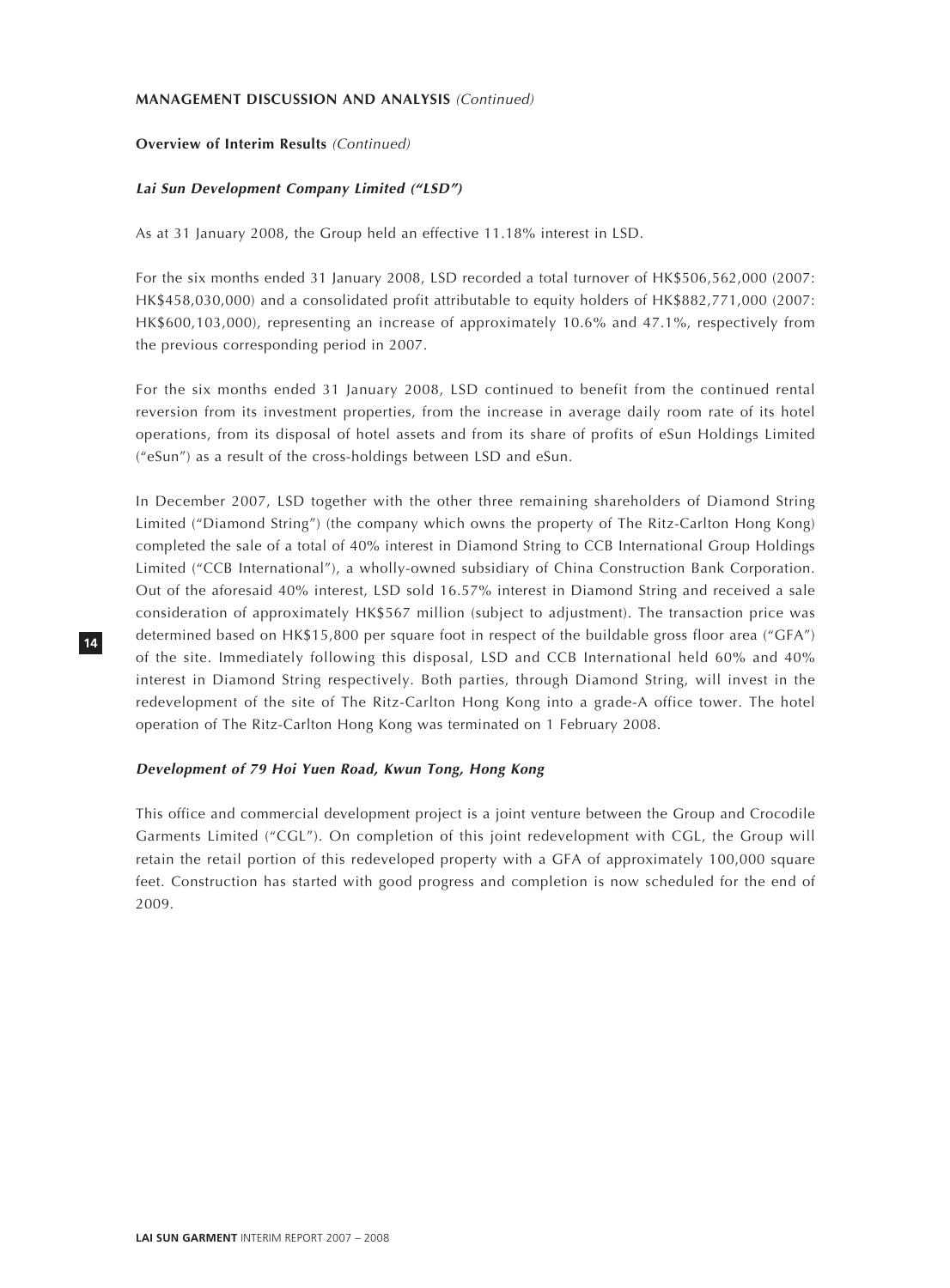# **MANAGEMENT DISCUSSION AND ANALYSIS** (Continued)

# **Prospects**

# **Lai Fung**

Lai Fung principally focuses on property development projects located in prime areas in core cities in China including Shanghai, Guangzhou and Zhongshan.

In the coming months, Lai Fung will focus on the pre-sale of Regents Park Phase II in Shanghai and West Point in Guangzhou. Initial responses of these pre-sales have been satisfactory.

On the development projects, construction work has already commenced on Shanghai May Flower Plaza, Guangzhou Eastern Place and Zhongshan Palm Springs. Shanghai Northgate Plaza Phase II is also expected to commence construction soon.

Renovation work on the retail podium of Shanghai Hong Kong Plaza will be commenced in the second half of 2008. The upgrade on the service apartments, lift lobbies and common areas of office tower will also be commenced later this year. During the renovation period, the rental income on the retail podium will be affected but Lai Fung expects the impact would not be significant.

In 2008, the Chinese Government has further tightened its monetary policy. This will tighten the lending capacity of the banks and increase the cost of funding. In the medium to long term, this is beneficial to the stable development of the Mainland property market. Lai Fung maintains a healthy financial position and will take a cautious approach in the acquisition of new development opportunities.

# **LSD**

LSD continues to improve its tenant mix in its investment properties so as to strengthen its rental income base. On development projects, LSD has started foundation work for its Wood Road, Wanchai residential project and foundation work for its Tai Po Road residential project will be commenced soon. Other than its current development projects, LSD is also actively looking for new development projects in Hong Kong and overseas which offer good investment returns.

On 31 March 2008, LSD completed a further sale of a 10% stake in Diamond String to CCB International for a total consideration of approximately HK\$417 million (subject to adjustment). Immediately after the completion of this sale, LSD and CCB International own this redevelopment project on a 50:50 basis. The buildable GFA for the redevelopment of The Ritz-Carlton Hong Kong site is approximately 225,000 square feet. Demolition work will start in April 2008. The redevelopment is expected to be completed in 2011. The redeveloped office tower will become a landmark property in Central, Hong Kong.

#### **Development of 79 Hoi Yuen Road, Kwun Tong, Hong Kong**

The Group plans to start pre-leasing of the rental portion of the development in the first quarter of 2009. Completion of this development will augment the Group's recurring rental income base.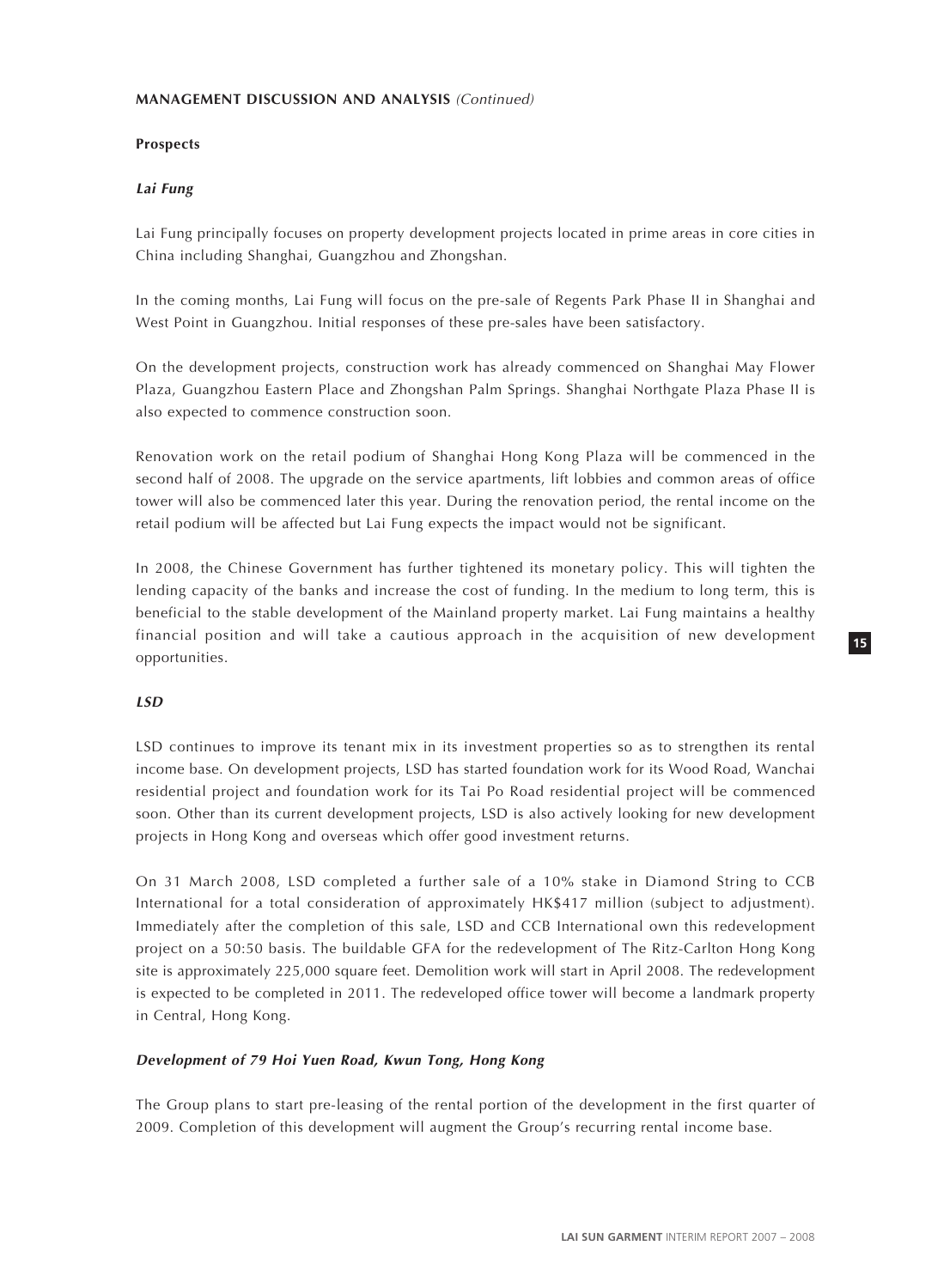#### **MANAGEMENT DISCUSSION AND ANALYSIS** (Continued)

#### **Liquidity and Financial Resources**

The Group has diverse sources of financing comprising internal funds generated from the Group's business operations, interest income generated from the promissory note, dividend income from investment in a listed associate and loan facilities provided by banks and the late Mr. Lim Por Yen.

As at 31 January 2008, total borrowings (comprising a secured bank loan of HK\$41 million, a note payable of HK\$195 million and a loan of HK\$32 million payable to the late Mr. Lim Por Yen) amounted to HK\$268 million. As at that date, consolidated net assets of the Group amounted to HK\$3,297 million. The debt to equity ratio as expressed in a percentage of total borrowings to consolidated net assets as at that date was approximately 8.1%. The Group's borrowings were maintained as floating rate debts.

The note payable of HK\$195 million and the loan of HK\$32 million payable to the late Mr. Lim Por Yen have maturity dates on 30 April 2006 and 30 November 2005, respectively. The Group has received confirmation from the executor of the estate of the late Mr. Lim Por Yen that such note and loan payables are not repayable within one year from the balance sheet date.

As at 31 January 2008, certain investment properties with carrying value of approximately HK\$174 million were pledged to a bank to secure banking facilities granted to the Group. In addition, the Group's properties under development with carrying cost of HK\$207 million and certain share in a subsidiary held by the Group were pledged to a bank to secure a construction loan facility for financing the redevelopment of that property.

As at 31 January 2008, the Group had cash and bank balances amounting to approximately HK\$23 million and unutilised banking facility of HK\$380 million (including HK\$320 million unutilised banking facility for financing the construction costs of a property redevelopment project), which was considered adequate to cover the working capital requirement of the Group.

The Group's monetary assets and liabilities and transactions are principally denominated in Hong Kong dollar. The Group does not have any significant exposure to exchange rate risk.

#### **Employees and Remuneration Policies**

The Group employed a total of approximately 30 (as at 31 July 2007: 40) employees as at 31 January 2008. Total staff costs for the six months ended 31 January 2008 amounted to approximately HK\$7 million. Pay rate of employees are maintained at competitive levels and salary adjustments are made on a performance related basis. Other staff benefits included a share option scheme, a mandatory provident fund scheme for all the eligible employees, a free hospitalization insurance plan, subsidized medical care and subsidies for external educational and training programmes.

#### **Contingent Liabilities**

Details of contingent liabilities of the Group at the balance sheet date are set out in note 12 to the condensed consolidated interim financial statements.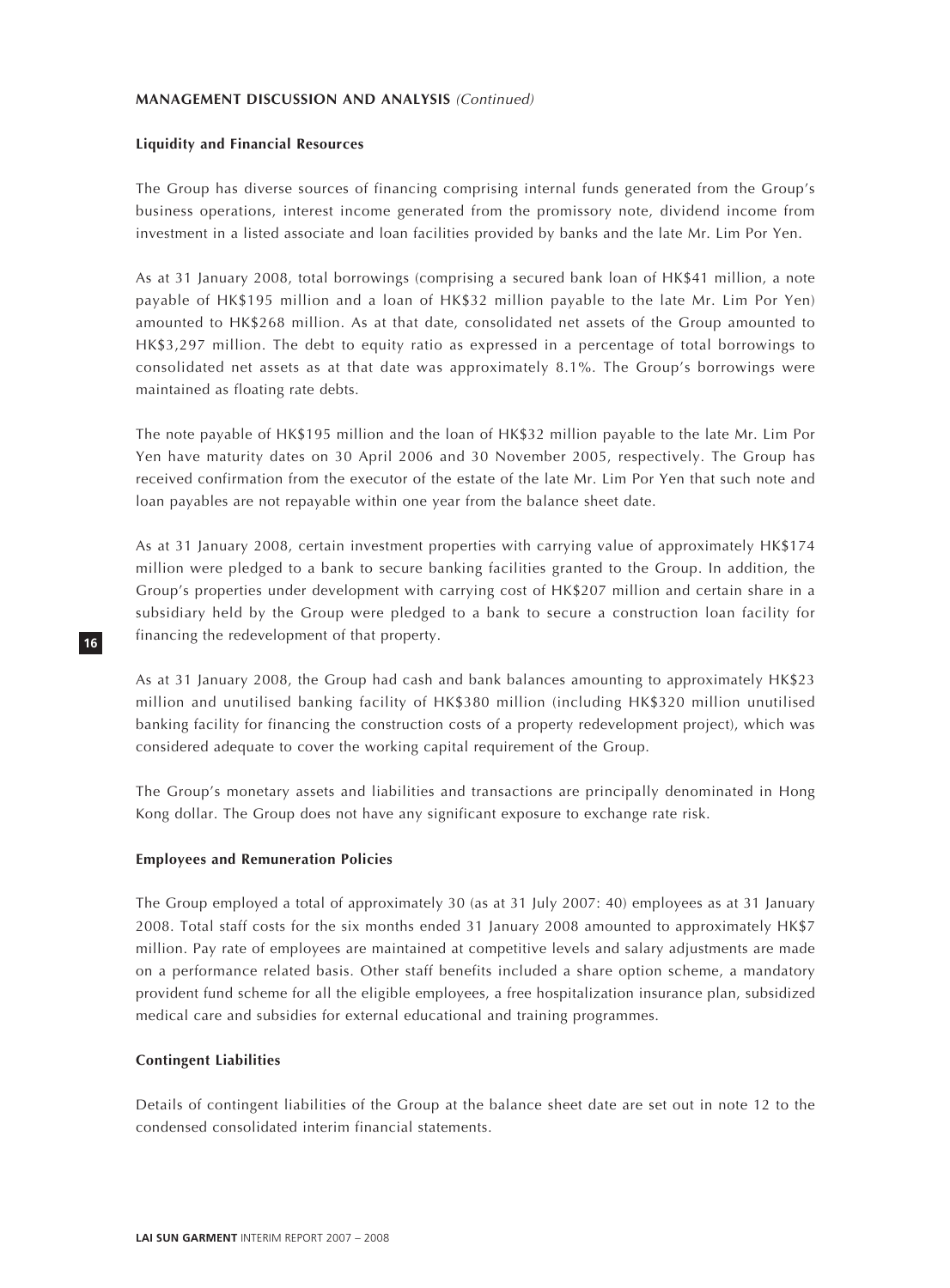#### **SHARE OPTION SCHEME**

The Company operates a share option scheme (the "Share Option Scheme") for the purpose of providing incentives and rewards to eligible participants for their contribution or would-be contribution to the Group, to enable the Group to recruit and retain high-calibre employees and to attract human resources that are valuable to the Group. Eligible participants of the Share Option Scheme include the directors (including executive and non-executive directors), employees of the Group, agents or consultants of the Group, and employees of the shareholder of any member of the Group or holders of securities issued by any member of the Group. The Share Option Scheme was adopted on 22 December 2006 and became effective on 29 December 2006 and, unless otherwise terminated or amended, will remain in force for a period of 10 years from the latter date.

During the period from the date of adoption of the Share Option Scheme on 22 December 2006 to 31 January 2008, no share options had been granted under the Share Option Scheme.

# **DIRECTORS' INTERESTS**

As at 31 January 2008, the following Directors and chief executive of the Company were interested, or were deemed to be interested in the following long and short positions in the shares, underlying shares and debentures of the Company or any associated corporation (within the meaning of the Securities and Futures Ordinance (the "SFO")), which (a) were required to be notified to the Company and The Stock Exchange of Hong Kong Limited (the "Stock Exchange") pursuant to Divisions 7 and 8 of Part XV of the SFO; or (b) were required, pursuant to Section 352 of the SFO, to be entered in the register referred to therein (the "Register"); or (c) were required, pursuant to the Code of Practice for Securities Transactions by Directors and Designated Employees (the "Securities Code") adopted by the Company, to be notified to the Company and the Stock Exchange:

# **(1) The Company**

| Name of Director    | Personal<br><b>Interests</b> | Family<br><b>Interests</b> | Corporate<br><b>Interests</b> | Capacity            | Total       | Percentage |
|---------------------|------------------------------|----------------------------|-------------------------------|---------------------|-------------|------------|
| Lam Kin Ngok, Peter | 124,644,319                  | Nil                        | 484,991,750<br>(Note)         | Beneficial<br>owner | 609,636,069 | 37.69%     |
| Lam Kin Ming        | 5,008,263                    | Nil                        | Nil                           | Beneficial<br>owner | 5,008,263   | $0.31\%$   |
| U Po Chu            | 4,127,625                    | Nil                        | 484,991,750<br>(Note)         | Beneficial<br>owner | 489,119,375 | 30.24%     |
| Lam Hau Yin, Lester | 60,623,968                   | Nil                        | Nil                           | Beneficial<br>owner | 60,623,968  | 3.75%      |
| Chiu Wai            | 199,600                      | Nil                        | Nil                           | Beneficial<br>owner | 199,600     | $0.01\%$   |

# **Long positions in the shares of the Company**

Note: Both Mr. Lam Kin Ngok, Peter and Madam U Po Chu were deemed to be interested in 484,991,750 shares by virtue of their respective 50% interest in the issued share capital of Wisdoman Limited which directly owned 484,991,750 shares in the Company.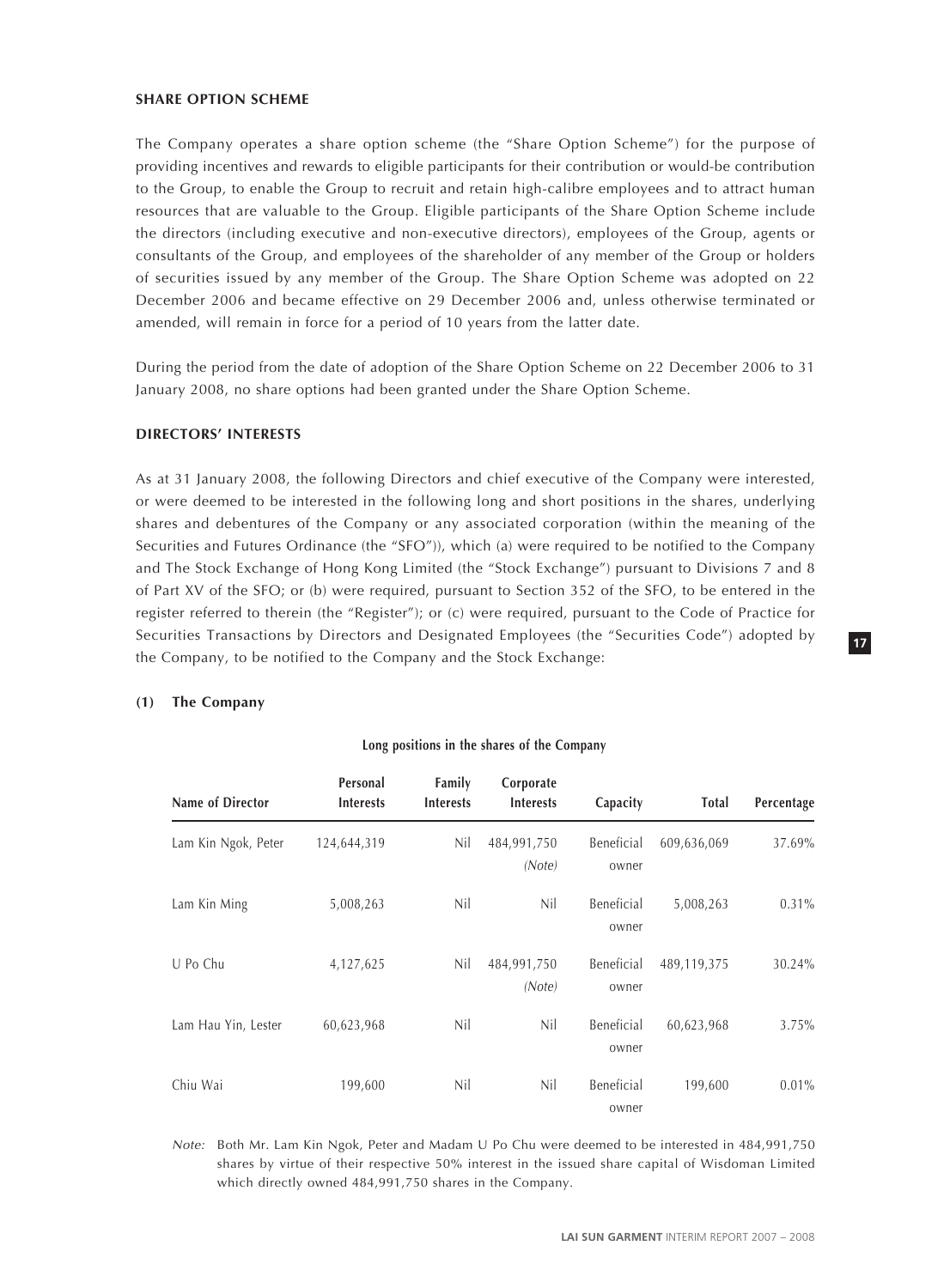#### **DIRECTORS' INTERESTS** (Continued)

# **(2) Associated Corporation**

# **Lai Fung**

#### **Long positions in the shares of Lai Fung**

| Name of Director    | Personal<br><b>Interests</b> | Family<br><b>Interests</b> | Corporate<br><b>Interests</b> | Other<br><b>Interests</b> | Capacity                              | <b>Total</b>  | Percentage |
|---------------------|------------------------------|----------------------------|-------------------------------|---------------------------|---------------------------------------|---------------|------------|
| Lam Kin Ngok, Peter | Nil                          | Nil                        | 3,265,688,037<br>(Note 1)     | Nil                       | Owner of<br>controlled<br>corporation | 3,265,688,037 | 40.58%     |
| Tam Kin Man, Kraven | Nil                          | Nil                        | Nil                           | 30,000,000<br>(Note 2)    | Beneficial<br>owner                   | 30,000,000    | $0.37\%$   |

#### Notes:

- (1) The Company and its wholly-owned subsidiary beneficially owned 3,265,688,037 shares in Lai Fung. Mr. Lam Kin Ngok, Peter was deemed to be interested in 3,265,688,037 shares in Lai Fung by virtue of his approximate 37.69% interest in the issued share capital of the Company.
- (2) A share option scheme was adopted by Lai Fung on 21 August 2003 and will remain in force for 10 years from the date of adoption. During the period under review, 10,000,000 share options granted to the following Director lapsed under the share option scheme of Lai Fung. Details of share options outstanding as at 31 January 2008 are set out below:

| Name of Director    | Date of<br>Grant<br>(dd/mm/yyyy) | No. of<br><b>Share</b><br>Options | <b>Option Period</b><br>(dd/mm/yyyy) | Subscription<br>Price<br>per Share |
|---------------------|----------------------------------|-----------------------------------|--------------------------------------|------------------------------------|
| Tam Kin Man, Kraven | 09/01/2007                       | 10,000,000                        | $01/01/2008 - 31/12/2008$            | HK\$0.55                           |
|                     | 09/01/2007                       | 10,000,000                        | $01/01/2009 - 31/12/2009$            | HK\$0.65                           |
|                     | 09/01/2007                       | 10,000,000                        | $01/01/2010 - 31/12/2010$            | HK\$0.75                           |
|                     |                                  | 30,000,000                        |                                      |                                    |

Save as disclosed above, as at 31 January 2008, none of the Directors and chief executive of the Company was interested, or was deemed to be interested in the long and short positions in the shares, underlying shares and debentures of the Company or any associated corporation, which were required to be notified to the Company and the Stock Exchange or were required to be entered in the Register as aforesaid.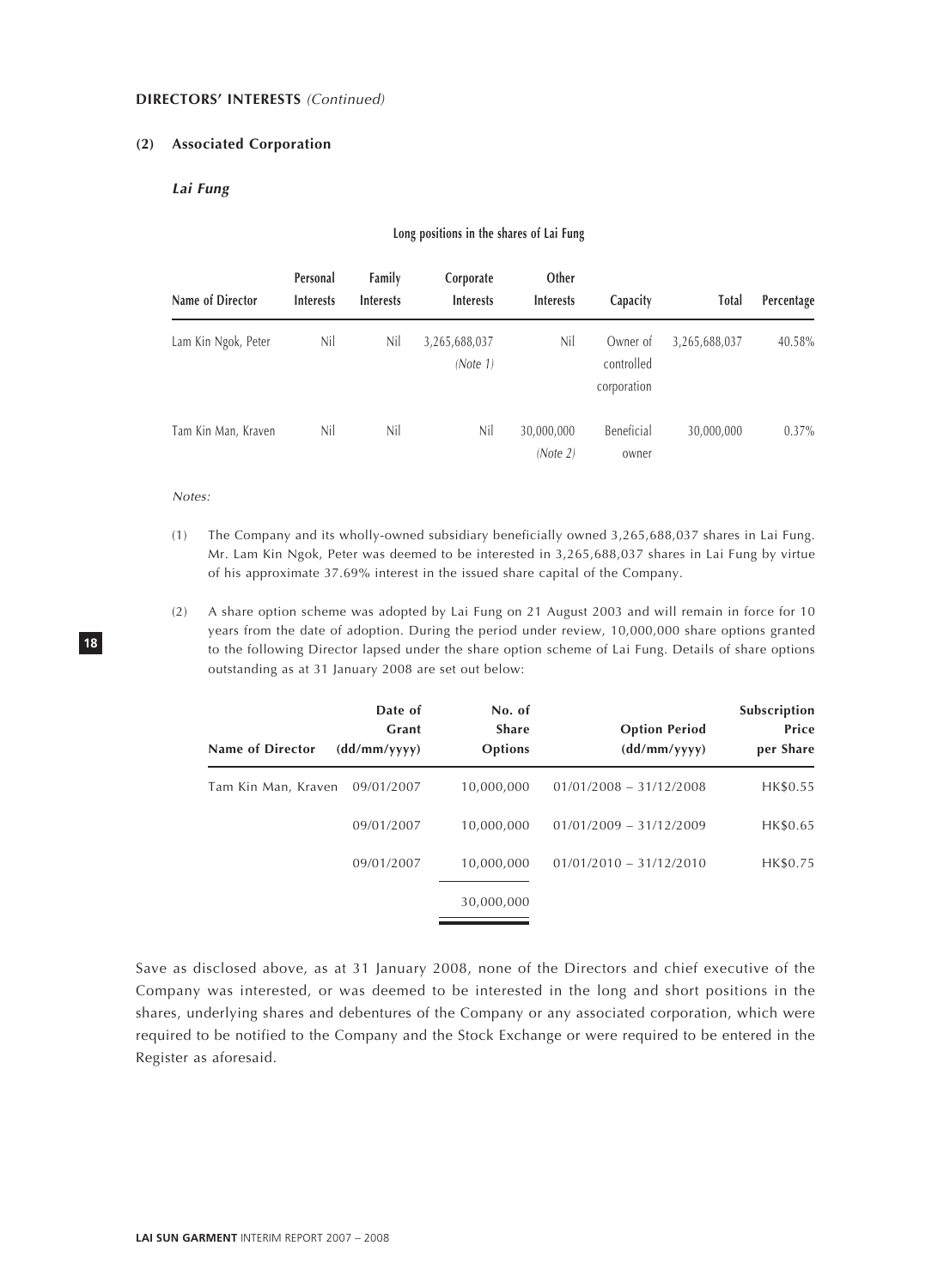# **SUBSTANTIAL SHAREHOLDERS' AND OTHER PERSONS' INTERESTS**

As at 31 January 2008, the following persons, some of whom are Directors or chief executive of the Company, had an interest in the following long positions in the shares and underlying shares of the Company as recorded in the register required to be kept under Section 336 of the SFO:

# **Long positions in the shares of the Company**

|                     |                  | Nature of                 |                         |                  |
|---------------------|------------------|---------------------------|-------------------------|------------------|
| <b>Name</b>         | Capacity         | <b>Interests</b>          | <b>Number of Shares</b> | Percentage       |
| Lam Kin Ngok, Peter | Beneficial owner | Personal and<br>corporate | 609,636,069             | 37.69%<br>(Note) |
| U Po Chu            | Beneficial owner | Personal and<br>corporate | 489,119,375             | 30.24%<br>(Note) |
| Wisdoman Limited    | Beneficial owner | Corporate                 | 484,991,750             | 29.99%           |

Note: Both Mr. Lam Kin Ngok, Peter and Madam U Po Chu were deemed to be interested in the 484,991,750 shares in the Company owned by Wisdoman Limited by virtue of their respective 50% interest in the issued share capital of Wisdoman Limited.

Save as disclosed above, no other person was recorded in the register required to be kept under Section 336 of the SFO as having an interest or short position in the shares and underlying shares of the Company as at 31 January 2008.

# **PURCHASE, SALE OR REDEMPTION OF LISTED SECURITIES**

During the six months ended 31 January 2008, there was no purchase, sale or redemption by the Company, or any of its subsidiaries, of the Company's listed securities.